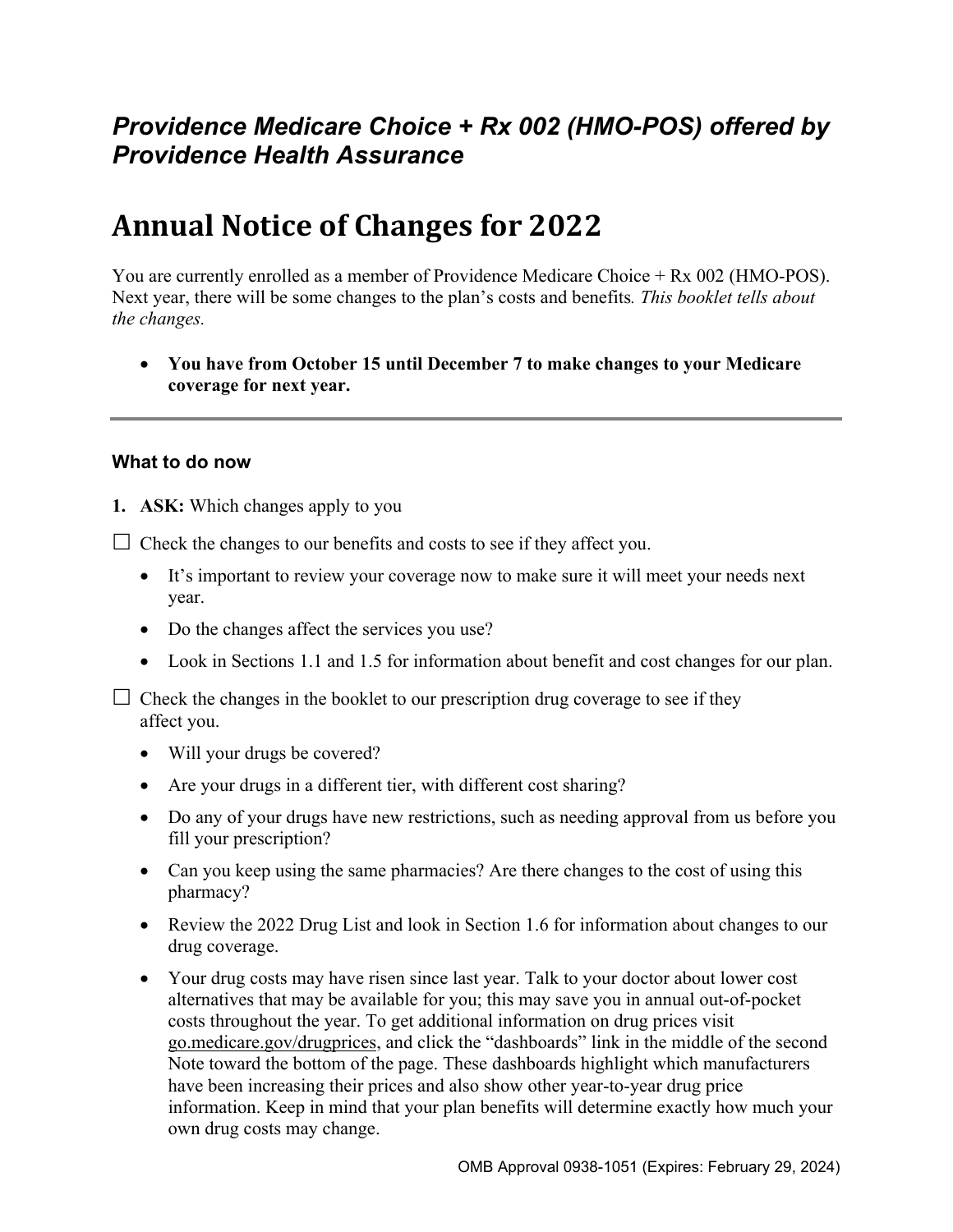$\Box$  Check to see if your doctors and other providers will be in our network next year.

- Are your doctors, including specialists you see regularly, in our network?
- What about the hospitals or other providers you use?
- Look in Sections 1.3 and 1.4 for information about our *Provider and Pharmacy Directory*.
- $\Box$  Think about your overall health care costs.
	- How much will you spend out-of-pocket for the services and prescription drugs you use regularly?
	- How much will you spend on your premium and deductibles?
	- How do your total plan costs compare to other Medicare coverage options?
- $\Box$  Think about whether you are happy with our plan.
- **2. COMPARE:** Learn about other plan choices

 $\Box$  Check coverage and costs of plans in your area.

- Use the personalized search feature on the Medicare Plan Finder at [www.medicare.gov/plan-compare](http://www.medicare.gov/plan-compare) website.
- Review the list in the back of your *Medicare & You 2022* handbook.
- Look in Section 3.2 to learn more about your choices.

 $\Box$  Once you narrow your choice to a preferred plan, confirm your costs and coverage on the plan's website.

#### **3. CHOOSE:** Decide whether you want to change your plan

- If you don't join another plan by December 7, 2021, you will be enrolled in Providence Medicare Choice + Rx 002 (HMO-POS).
- To change to a **different plan** that may better meet your needs, you can switch plans between October 15 and December 7.
- **4. ENROLL:** To change plans, join a plan between **October 15** and **December 7, 2021** 
	- If you don't join another plan by **December 7, 2021**, you will be enrolled in Providence Medicare Choice + Rx 002 (HMO-POS).
	- If you join another plan by **December 7, 2021**, your new coverage will start on **January 1, 2022.** You will be automatically disenrolled from your current plan.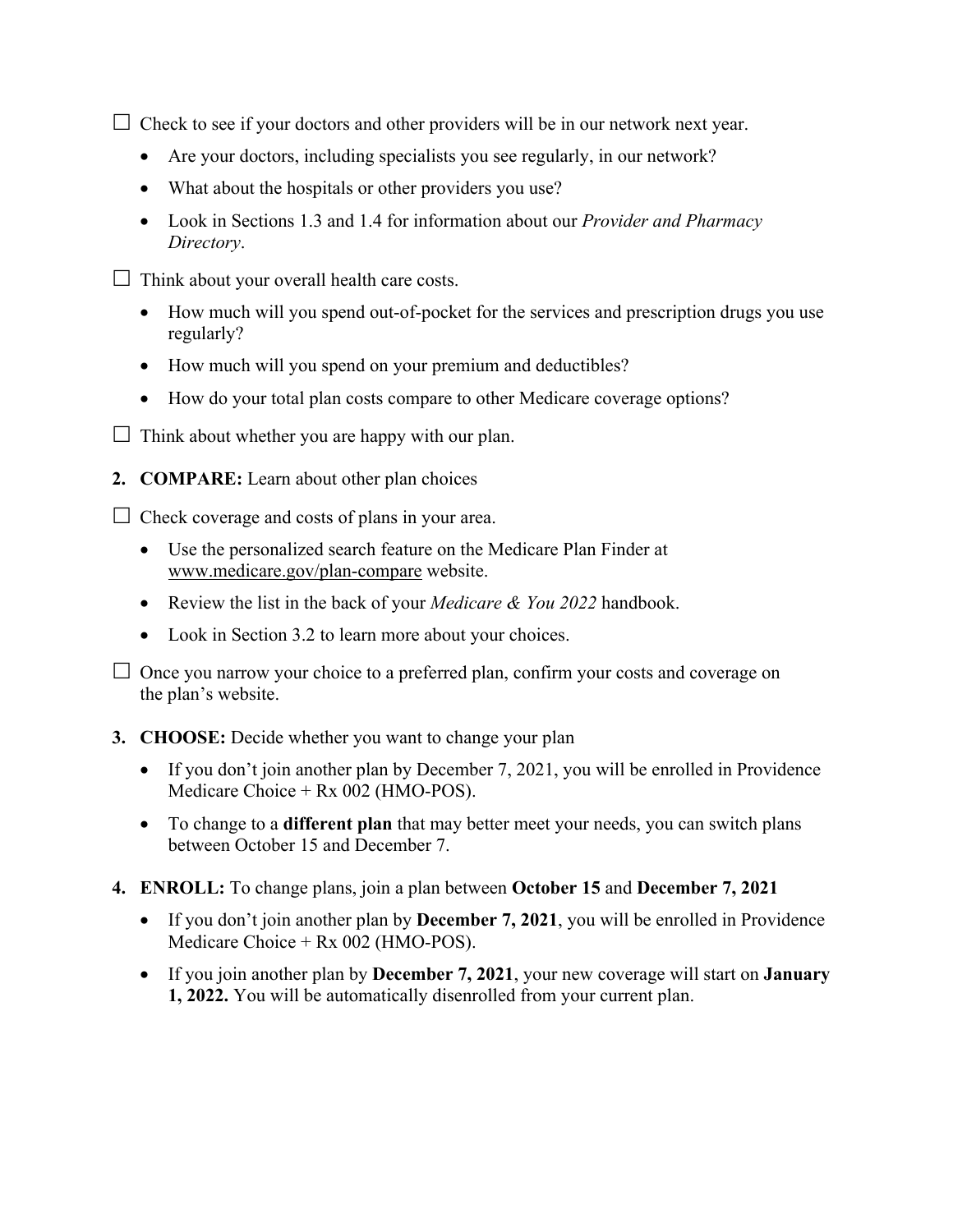### **Additional Resources**

- Please contact our Customer Service number at 503-574-8000 or 1-800-603-2340 for additional information. (TTY users should call 711.) Hours are 8 a.m. to 8 p.m. (Pacific Time), seven days a week.
- This information is available in a different format, including large print and braille.
- **Coverage under this Plan qualifies as Qualifying Health Coverage (QHC)** and satisfies the Patient Protection and Affordable Care Act's (ACA) individual shared responsibility requirement. Please visit the Internal Revenue Service (IRS) website at [www.irs.gov/Affordable-Care-Act/Individuals-and-Families](http://www.irs.gov/Affordable-Care-Act/Individuals-and-Families) for more information.

### **About Providence Medicare Choice + Rx 002 (HMO-POS)**

- Providence Medicare Advantage Plans is an HMO, HMO-POS and HMO SNP with Medicare and Oregon Health Plan contracts. Enrollment in Providence Medicare Advantage Plans depends on contract renewal.
- When this booklet says "we," "us," or "our," it means Providence Health Assurance. When it says "plan" or "our plan," it means Providence Medicare Choice  $+ Rx 002$ (HMO-POS).

H9047\_2022ANOC02B\_M File & Use 09052021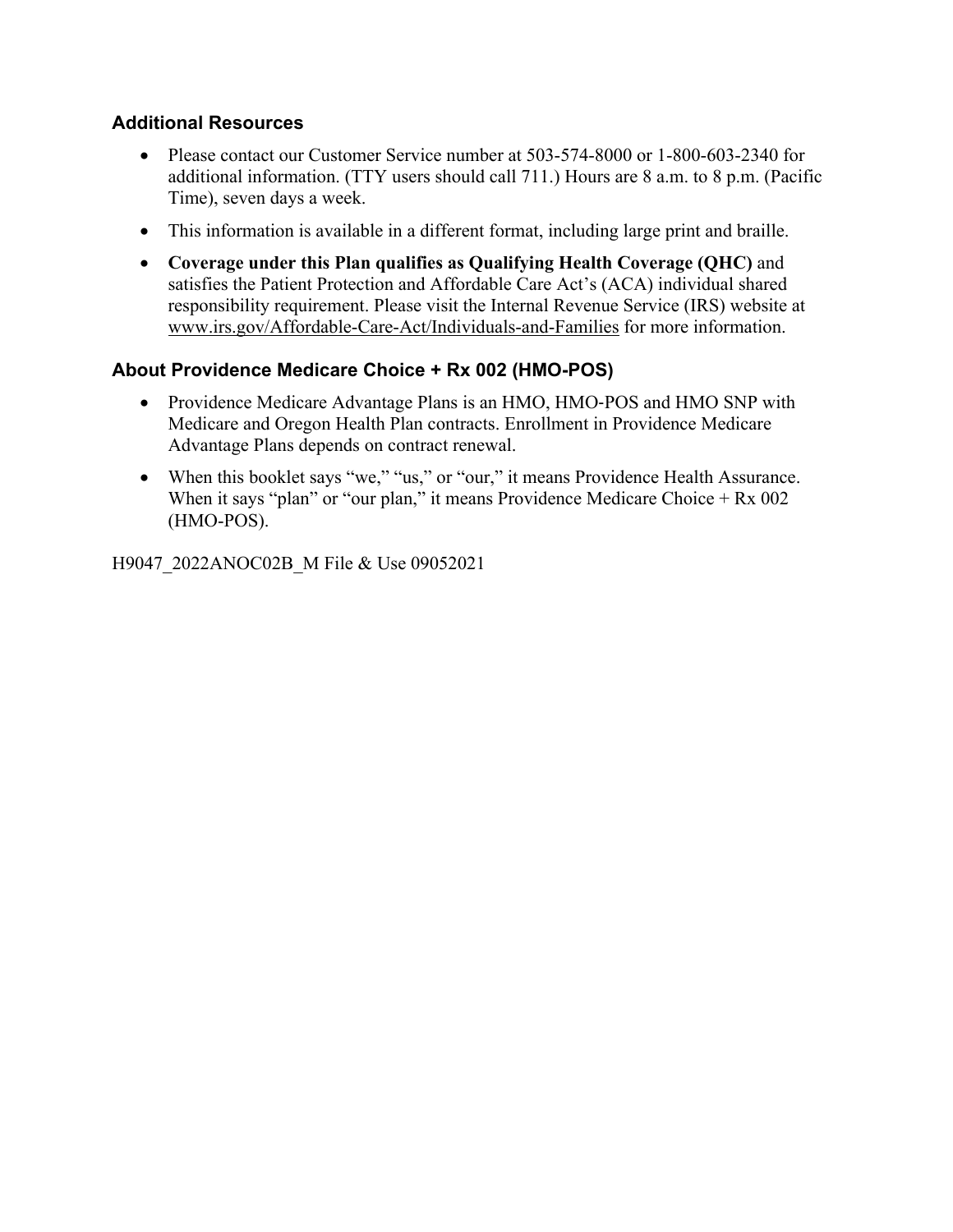### <span id="page-3-0"></span>**Summary of Important Costs for 2022**

The table below compares the 2021 costs and 2022 costs for Providence Medicare Choice + Rx 002 (HMO-POS) in several important areas. **Please note this is only a summary of changes**. A copy of the *Evidence of Coverage* is located on our website at

[www.ProvidenceHealthAssurance.com.](http://www.ProvidenceHealthAssurance.com) You may also call Customer Service to ask us to mail you an *Evidence of Coverage*.

| Cost                                                                                                                                           | 2021 (this year)                                                                                                                                                                                                                                                                                     | 2022 (next year)                                                                                                                                                                                                                                                                                     |
|------------------------------------------------------------------------------------------------------------------------------------------------|------------------------------------------------------------------------------------------------------------------------------------------------------------------------------------------------------------------------------------------------------------------------------------------------------|------------------------------------------------------------------------------------------------------------------------------------------------------------------------------------------------------------------------------------------------------------------------------------------------------|
| Monthly plan premium*<br>* Your premium may be higher or<br>lower than this amount. See<br>Section 1.1 for details.                            | \$92                                                                                                                                                                                                                                                                                                 | \$92                                                                                                                                                                                                                                                                                                 |
| Maximum out-of-pocket amount<br>This is the most you will pay<br>out-of-pocket for your covered<br>services.<br>(See Section 1.2 for details.) | \$4,500 when using your<br>in-network benefit<br>$$10,000$ when using your<br>Point-of-Service (POS)<br>benefit                                                                                                                                                                                      | \$4,500 when using your<br>in-network benefit<br>\$10,000 when using your<br>Point-of-Service (POS)<br>benefit                                                                                                                                                                                       |
| <b>Doctor office visits</b>                                                                                                                    | Primary care visits in-<br>network:<br>\$15 copayment per visit<br>Primary care visits when<br>using your POS benefit:<br>\$25 copayment per visit<br>Specialist visits in-<br>network:<br>\$30 copayment per visit<br>Specialist visits when<br>using your POS benefit:<br>\$50 copayment per visit | Primary care visits in-<br>network:<br>\$15 copayment per visit<br>Primary care visits when<br>using your POS benefit:<br>\$25 copayment per visit<br>Specialist visits in-<br>network:<br>\$30 copayment per visit<br>Specialist visits when<br>using your POS benefit:<br>\$50 copayment per visit |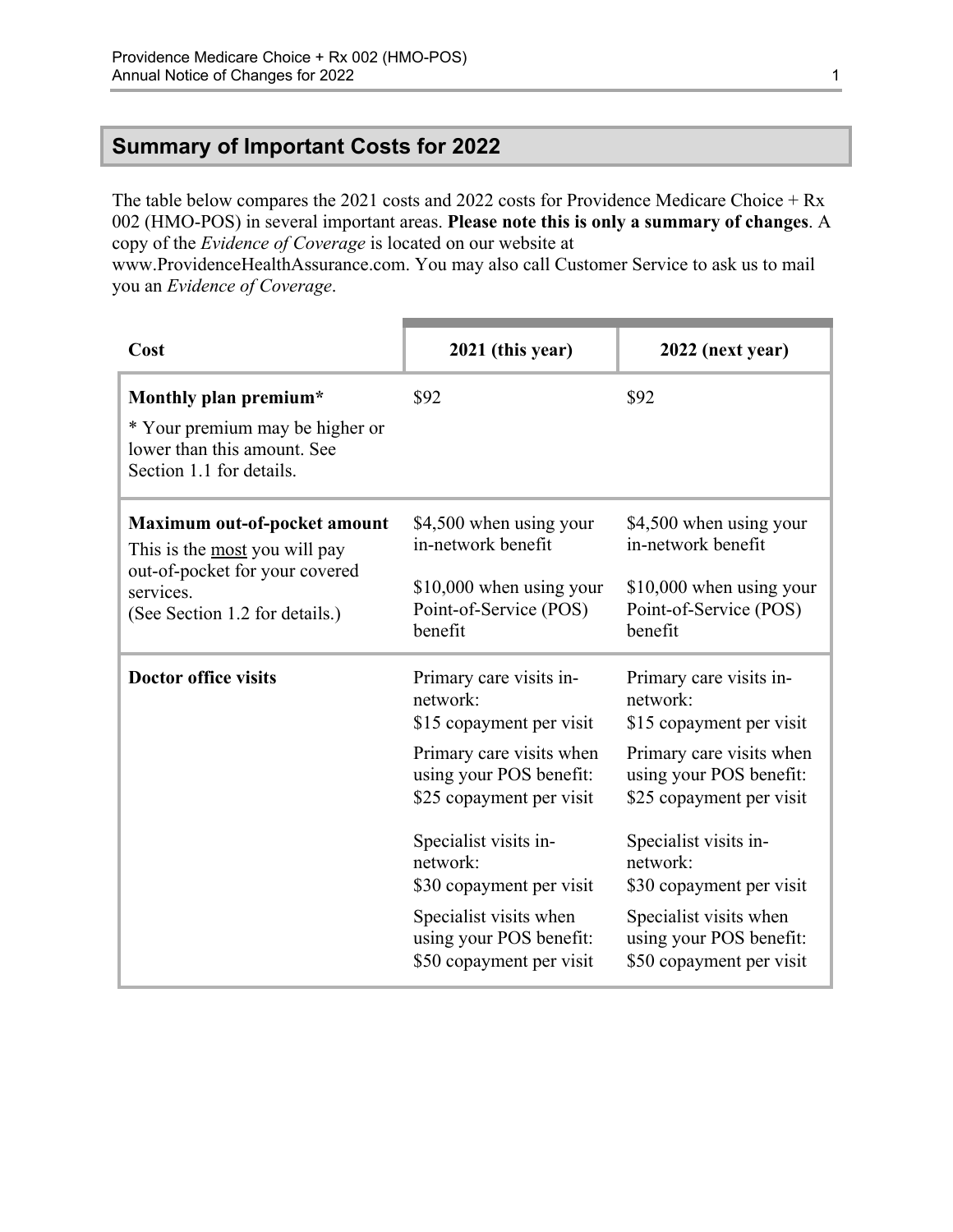| Cost                                                                                                                                                                                                                                                                                                                                                                                                                                                     | 2021 (this year)                                                                                                                                                                                                                            | 2022 (next year)                                                                                                                                                                                                                            |
|----------------------------------------------------------------------------------------------------------------------------------------------------------------------------------------------------------------------------------------------------------------------------------------------------------------------------------------------------------------------------------------------------------------------------------------------------------|---------------------------------------------------------------------------------------------------------------------------------------------------------------------------------------------------------------------------------------------|---------------------------------------------------------------------------------------------------------------------------------------------------------------------------------------------------------------------------------------------|
| <b>Inpatient hospital stays</b><br>Includes inpatient acute, inpatient<br>rehabilitation, long-term care<br>hospitals and other types of<br>inpatient hospital services.<br>Inpatient hospital care starts the<br>day you are formally admitted to<br>the hospital with a doctor's order.<br>The day before you are discharged<br>is your last inpatient day.                                                                                            | Hospital stays in-<br>network:<br>\$300 copayment each day<br>for days 1-6 per<br>admission and there is no<br>coinsurance, copayment,<br>or deductible each day for<br>day 7 and beyond for<br>Medicare-covered<br>inpatient hospital care | Hospital stays in-<br>network:<br>\$300 copayment each day<br>for days 1-6 per<br>admission and there is no<br>coinsurance, copayment,<br>or deductible each day for<br>day 7 and beyond for<br>Medicare-covered<br>inpatient hospital care |
|                                                                                                                                                                                                                                                                                                                                                                                                                                                          | Hospital stays when<br>using your POS benefit:<br>30% of the total cost per<br>admission for Medicare-<br>covered inpatient hospital<br>care                                                                                                | Hospital stays when<br>using your POS benefit:<br>30% of the total cost per<br>admission for Medicare-<br>covered inpatient hospital<br>care                                                                                                |
| <b>Part D prescription drug</b><br>coverage                                                                                                                                                                                                                                                                                                                                                                                                              | Deductible: \$240                                                                                                                                                                                                                           | Deductible: \$240                                                                                                                                                                                                                           |
| (See Section 1.6 for details.)                                                                                                                                                                                                                                                                                                                                                                                                                           | Copayment/Coinsurance<br>during the Initial<br>Coverage Stage:                                                                                                                                                                              | Copayment/Coinsurance<br>during the Initial<br>Coverage Stage:                                                                                                                                                                              |
|                                                                                                                                                                                                                                                                                                                                                                                                                                                          | Drug Tier 1: \$4 per<br>prescription at a<br>preferred network<br>pharmacy or \$14 per<br>prescription at a<br>network pharmacy                                                                                                             | Drug Tier 1: \$4 per<br>prescription at a<br>preferred network<br>pharmacy or \$14 per<br>prescription at a<br>network pharmacy                                                                                                             |
| To find out which drugs are Select<br>Insulins, review the most recent<br>Drug List we provided<br>electronically. You can identify<br>Select Insulins by looking in the<br>formulary. They are indicated by<br>"SI" in the Requirements/Limits<br>section of the formulary. If you<br>have questions about the Drug List,<br>you can also call Customer Service<br>(Phone numbers for Customer<br>Service are found in Section 7.1 of<br>this booklet). | Drug Tier 2: \$13 per<br>prescription at a<br>preferred network<br>pharmacy or \$20 per<br>prescription at a<br>network pharmacy<br>Additional coverage<br>for Select Insulins not<br>available                                             | Drug Tier 2: \$13 per<br>prescription at a<br>preferred network<br>pharmacy or \$20 per<br>prescription at a<br>network pharmacy<br>\$10-\$20 for Select<br>Insulins per month                                                              |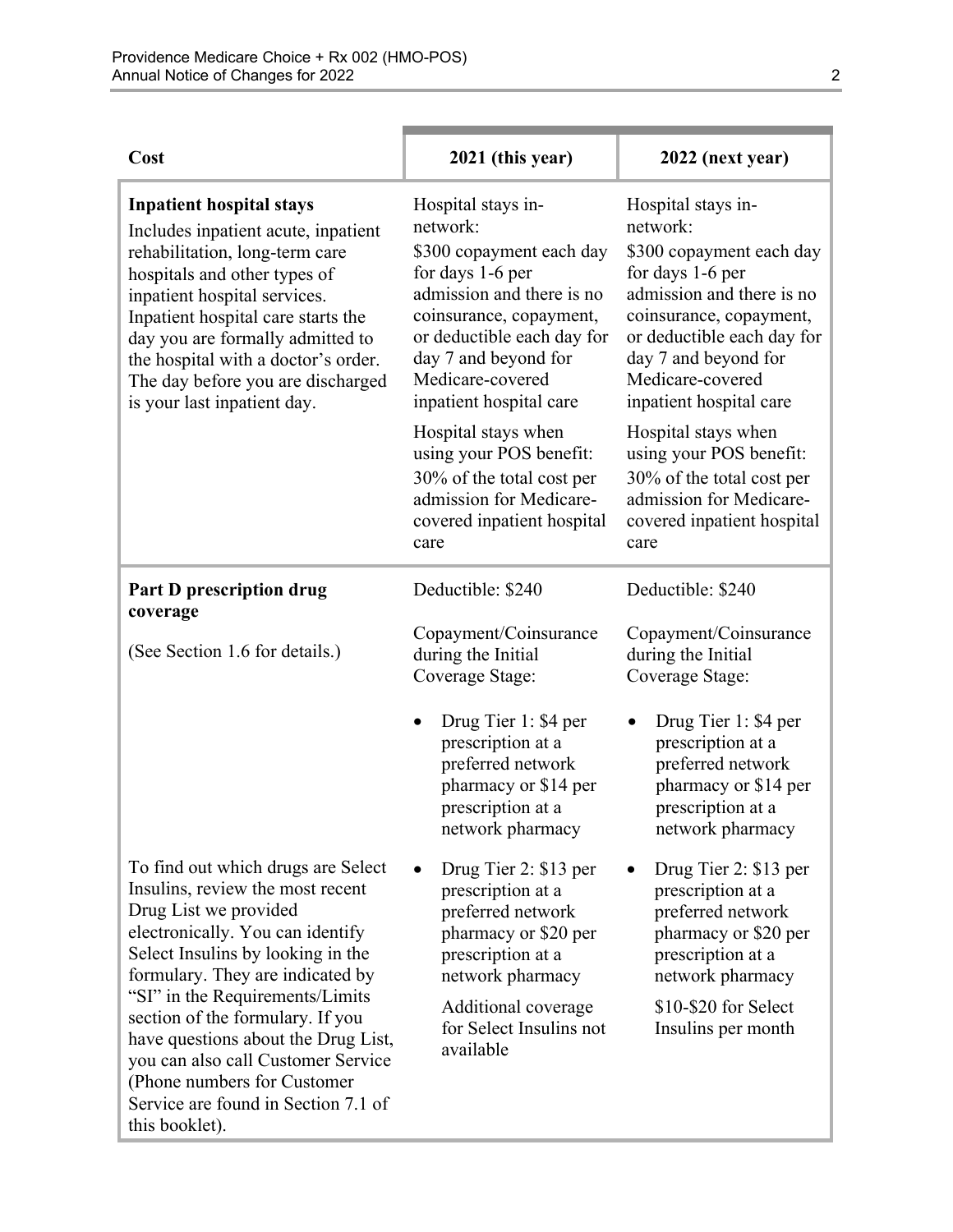| Cost | 2021 (this year)                                                                                                                   | 2022 (next year)                                                                                                                                    |
|------|------------------------------------------------------------------------------------------------------------------------------------|-----------------------------------------------------------------------------------------------------------------------------------------------------|
|      | Drug Tier 3: \$47 per<br>prescription at a<br>preferred network<br>pharmacy or \$47 per<br>prescription at a<br>network pharmacy   | Drug Tier 3: \$47 per<br>prescription at a<br>preferred network<br>pharmacy or \$47 per<br>prescription at a<br>network pharmacy<br>\$35 for Select |
|      | Additional coverage<br>for Select Insulins not<br>available                                                                        | Insulins per month                                                                                                                                  |
|      | Drug Tier 4: \$100 per<br>prescription at a<br>preferred network<br>pharmacy or \$100 per<br>prescription at a<br>network pharmacy | Drug Tier 4: \$100 per<br>prescription at a<br>preferred network<br>pharmacy or \$100 per<br>prescription at a<br>network pharmacy                  |
|      | Drug Tier 5: 28% of<br>the total cost at a<br>preferred network<br>pharmacy or 28% of<br>the total cost at a<br>network pharmacy   | Drug Tier 5: 28% of<br>the total cost at a<br>preferred network<br>pharmacy or 28% of<br>the total cost at a<br>network pharmacy                    |
|      | Drug Tier 6: Not<br>covered                                                                                                        | Drug Tier 6: \$0 per<br>prescription at a<br>preferred network<br>pharmacy or \$0 per<br>prescription at a<br>network pharmacy                      |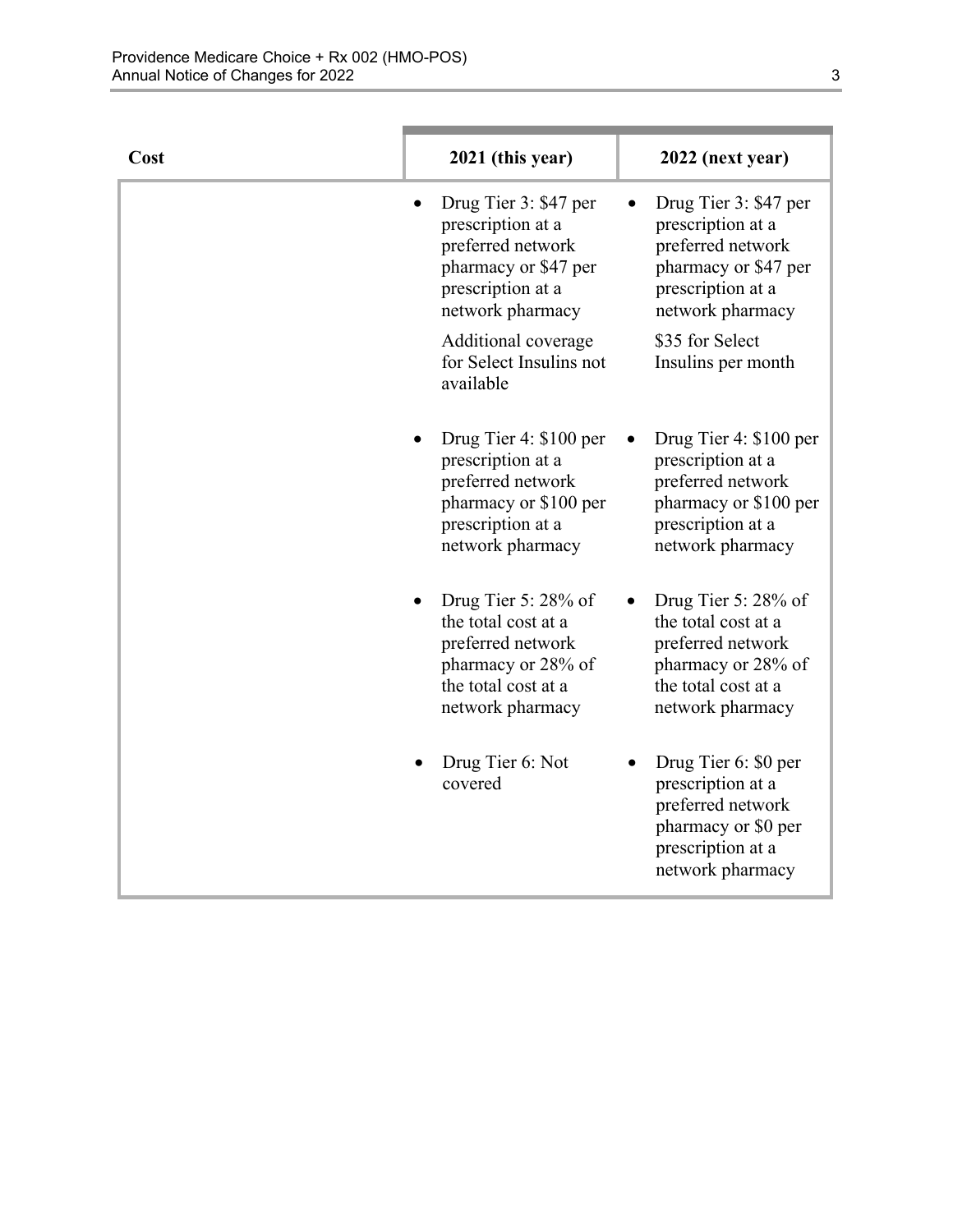# *Annual Notice of Changes* **for 2022 Table of Contents**

| <b>SECTION 1</b> | Changes to Benefits and Costs for Next Year 5                                         |  |
|------------------|---------------------------------------------------------------------------------------|--|
|                  |                                                                                       |  |
|                  |                                                                                       |  |
|                  |                                                                                       |  |
|                  |                                                                                       |  |
|                  |                                                                                       |  |
|                  |                                                                                       |  |
| <b>SECTION 2</b> |                                                                                       |  |
| <b>SECTION 3</b> |                                                                                       |  |
|                  | Section 3.1 – If you want to stay in Providence Medicare Choice + Rx 002 (HMO-POS) 19 |  |
|                  |                                                                                       |  |
| <b>SECTION 4</b> |                                                                                       |  |
| <b>SECTION 5</b> | Programs That Offer Free Counseling about Medicare 21                                 |  |
| <b>SECTION 6</b> | Programs That Help Pay for Prescription Drugs21                                       |  |
| <b>SECTION 7</b> |                                                                                       |  |
|                  | Section 7.1 – Getting Help from Providence Medicare Choice + Rx 002 (HMO-POS)22       |  |
|                  |                                                                                       |  |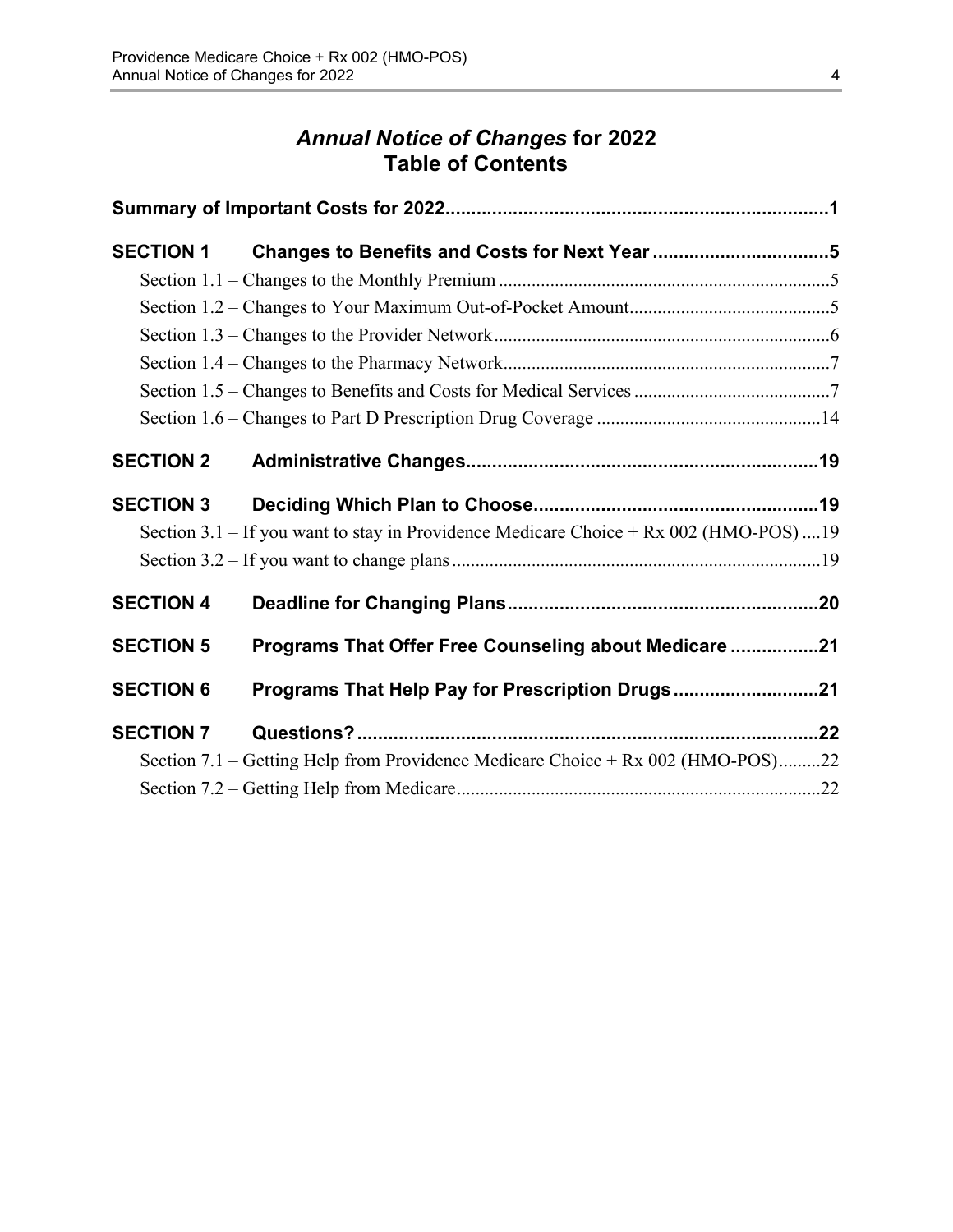### <span id="page-7-0"></span>**SECTION 1 Changes to Benefits and Costs for Next Year**

### <span id="page-7-1"></span>**Section 1.1 – Changes to the Monthly Premium**

| Cost                                                              | 2021 (this year)                         | 2022 (next year)                                        |
|-------------------------------------------------------------------|------------------------------------------|---------------------------------------------------------|
| <b>Monthly premium</b>                                            | \$92                                     | \$92                                                    |
| (You must also continue to pay your)<br>Medicare Part B premium.) |                                          | There is no change for<br>the upcoming benefit<br>year. |
| <b>Optional Supplemental Dental</b><br>Coverage monthly premium   | Providence Dental<br>Basic<br>\$33.70    | Providence Dental<br>Basic<br>\$32.50                   |
| <b>Optional Supplemental Dental</b><br>Coverage monthly premium   | Providence Dental<br>Enhanced<br>\$46.50 | Providence Dental<br>Enhanced<br>\$45.10                |

- Your monthly plan premium will be *more* if you are required to pay a lifetime Part D late enrollment penalty for going without other drug coverage that is at least as good as Medicare drug coverage (also referred to as "creditable coverage") for 63 days or more.
- If you have a higher income, you may have to pay an additional amount each month directly to the government for your Medicare prescription drug coverage.
- Your monthly premium will be *less* if you are receiving "Extra Help" with your prescription drug costs. Please see Section 6 regarding "Extra Help" from Medicare.

# <span id="page-7-2"></span>**Section 1.2 – Changes to Your Maximum Out-of-Pocket Amount**

 amount, you generally pay nothing for covered services for the rest of the year. To protect you, Medicare requires all health plans to limit how much you pay "out-of-pocket" during the year. This limit is called the "maximum out-of-pocket amount." Once you reach this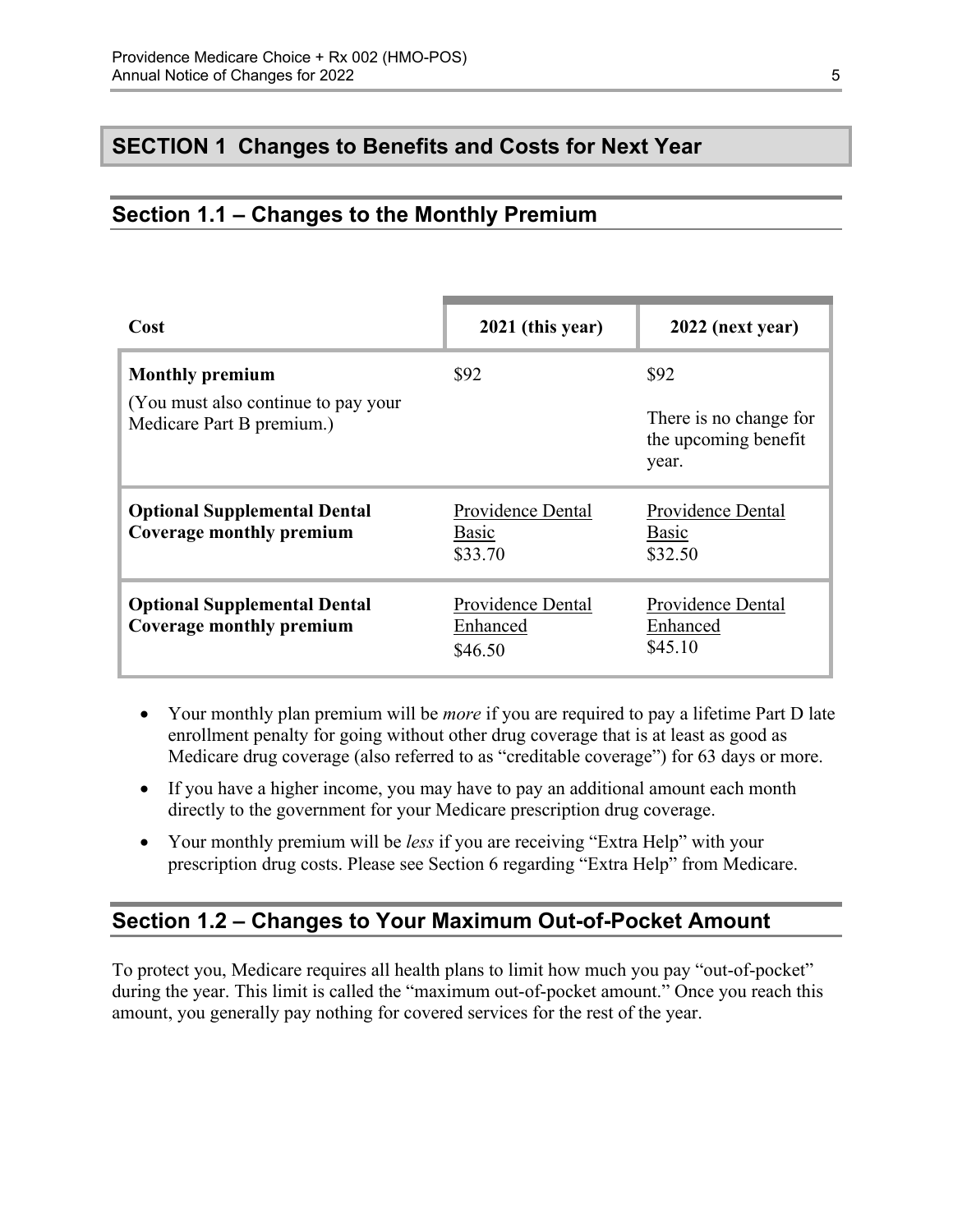| Cost                                                                                                                                                                                                                                                                       | 2021 (this year)                              | 2022 (next year)                                                                                                                                                                                                                                                                                                                |
|----------------------------------------------------------------------------------------------------------------------------------------------------------------------------------------------------------------------------------------------------------------------------|-----------------------------------------------|---------------------------------------------------------------------------------------------------------------------------------------------------------------------------------------------------------------------------------------------------------------------------------------------------------------------------------|
| Maximum out-of-pocket amount<br>Your costs for covered medical<br>services (such as copays) count<br>toward your maximum out-of-<br>pocket amount. Your plan premium<br>and your costs for prescription<br>drugs do not count toward your<br>maximum out-of-pocket amount. | \$4,500 In-Network<br>\$10,000 Out-of-Network | \$4,500 In-Network<br>\$10,000 Out-of-Network<br>Once you have paid<br>\$4,500 out-of-pocket for<br>covered services from in-<br>network providers, you<br>will pay nothing for your<br>covered services for the<br>rest of the calendar year.                                                                                  |
|                                                                                                                                                                                                                                                                            |                                               | Both in-network and out-<br>of-network services count<br>toward your out-of-pocket<br>costs. If you see both in-<br>network and out-of-<br>network providers, or<br>only out-of-network<br>providers, your maximum<br>out-of-pocket costs will<br>be \$10,000 for 2022.<br>There is no change for the<br>upcoming benefit year. |

# <span id="page-8-0"></span>**Section 1.3 – Changes to the Provider Network**

 **to see if your providers (primary care provider, specialists, hospitals, etc.) are in our**  There are changes to our network of providers for next year. An updated *Provider and Pharmacy Directory* is located on our website at [www.ProvidenceHealthAssurance.com/findaprovider.](http://www.ProvidenceHealthAssurance.com/findaprovider) You may also call Customer Service for updated provider information or to ask us to mail you a *Provider and Pharmacy Directory*. **Please review the 2022** *Provider and Pharmacy Directory*  **network**.

It is important that you know that we may make changes to the hospitals, doctors and specialists (providers) that are part of your plan during the year. There are a number of reasons why your provider might leave your plan, but if your doctor or specialist does leave your plan, you have certain rights and protections summarized below:

- Even though our network of providers may change during the year, we must furnish you with uninterrupted access to qualified doctors and specialists.
- We will make a good faith effort to provide you with at least 30 days' notice that your provider is leaving our plan so that you have time to select a new provider.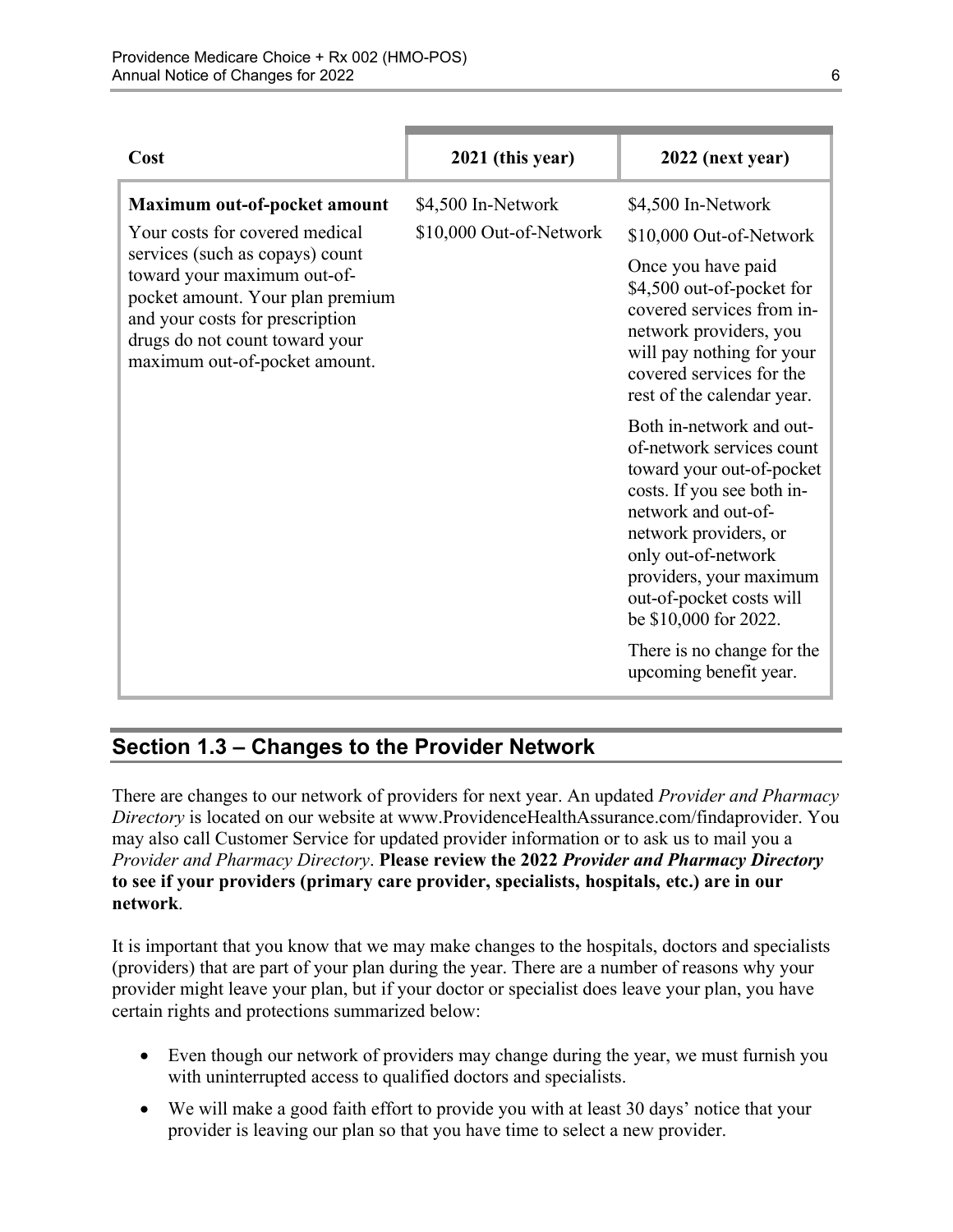- We will assist you in selecting a new qualified provider to continue managing your health care needs.
- If you are undergoing medical treatment you have the right to request, and we will work with you to ensure, that the medically necessary treatment you are receiving is not interrupted.
- If you believe we have not furnished you with a qualified provider to replace your previous provider or that your care is not being appropriately managed, you have the right to file an appeal of our decision.
- If you find out your doctor or specialist is leaving your plan, please contact us so we can assist you in finding a new provider to manage your care.

# <span id="page-9-0"></span>**Section 1.4 – Changes to the Pharmacy Network**

Amounts you pay for your prescription drugs may depend on which pharmacy you use. Medicare drug plans have a network of pharmacies. In most cases, your prescriptions are covered *only* if they are filled at one of our network pharmacies. Our network includes pharmacies with preferred cost sharing, which may offer you lower cost sharing than the standard cost sharing offered by other network pharmacies for some drugs.

There are changes to our network of pharmacies for next year. An updated *Provider and Pharmacy Directory* is located on our website at

[www.ProvidenceHealthAssurance.com/findaprovider](http://www.ProvidenceHealthAssurance.com/findaprovider). You may also call Customer Service for updated provider information or to ask us to mail you a *Provider and Pharmacy Directory*. **Please review the 2022** *Provider and Pharmacy Directory* **to see which pharmacies are in our network**.

# <span id="page-9-1"></span>**Section 1.5 – Changes to Benefits and Costs for Medical Services**

We are changing our coverage for certain medical services next year. The information below describes these changes. For details about the coverage and costs for these services, see Chapter 4, *Medical Benefits Chart (what is covered and what you pay)*, in your *2022 Evidence of Coverage.* 

#### **Opioid treatment program services**

Members of our plan with opioid use disorder (OUD) can receive coverage of services to treat OUD through an Opioid Treatment Program (OTP) which includes the following services:

- U.S. Food and Drug Administration (FDA)-approved opioid agonist and antagonist medication-assisted treatment (MAT) medications.
- Dispensing and administration of MAT medications (if applicable)
- Substance use counseling
- Individual and group therapy
- Toxicology testing
- Intake activities
- Periodic assessments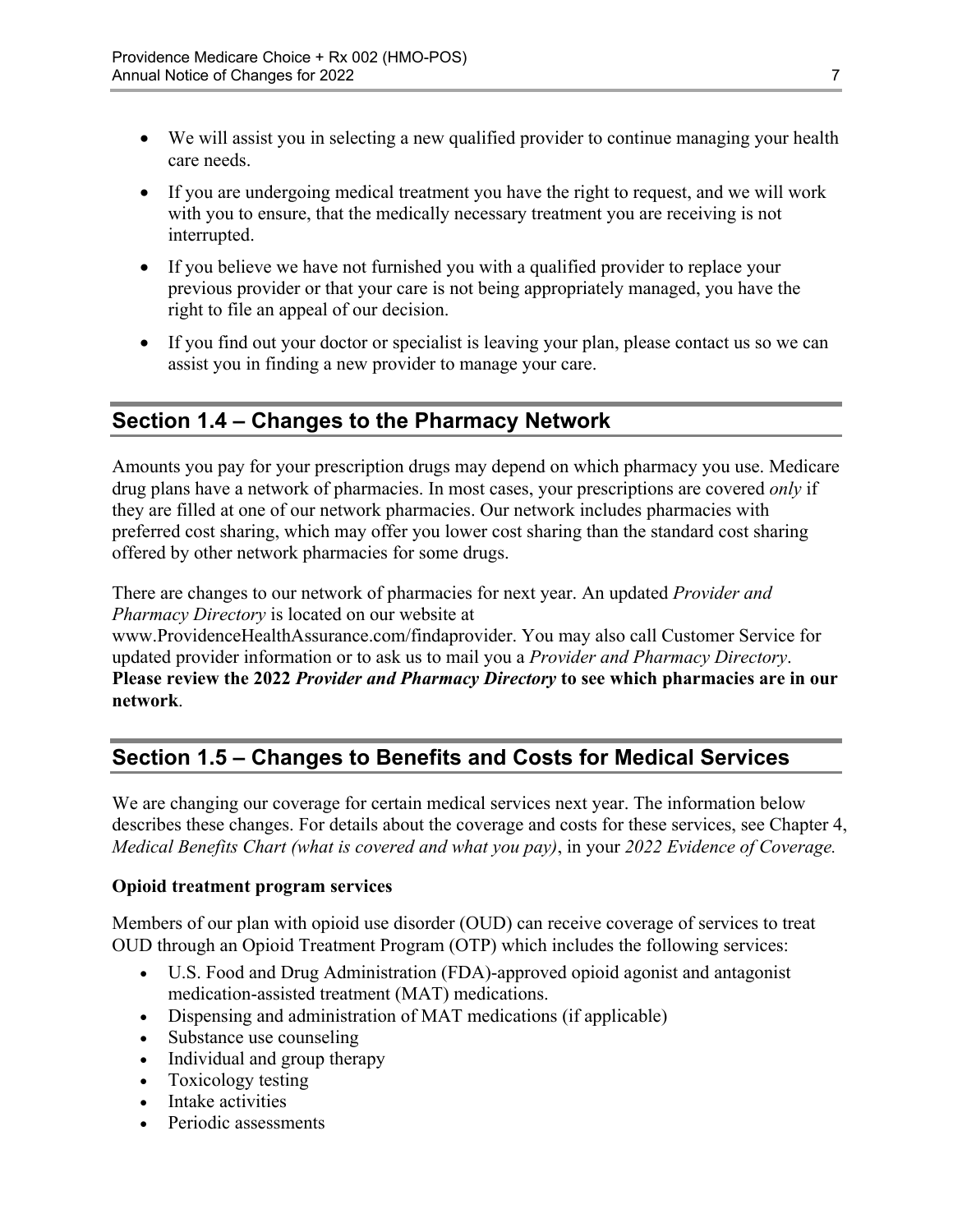| Cost                                                    | 2021 (this year)                                                                                          | 2022 (next year)                                                                                                                                                                                                                                                                                                                                                                                                                                                                                                                                                                                                        |
|---------------------------------------------------------|-----------------------------------------------------------------------------------------------------------|-------------------------------------------------------------------------------------------------------------------------------------------------------------------------------------------------------------------------------------------------------------------------------------------------------------------------------------------------------------------------------------------------------------------------------------------------------------------------------------------------------------------------------------------------------------------------------------------------------------------------|
| <b>Dental services (embedded</b><br>routine preventive) | <b>In-Network and Out-of-</b><br><b>Network</b><br>Routine preventive dental<br>services are not covered. | <b>In-Network</b><br>You pay a \$15 copayment for<br>each preventive dental visit<br>where any of the following<br>covered services are<br>completed:                                                                                                                                                                                                                                                                                                                                                                                                                                                                   |
|                                                         |                                                                                                           | Two evaluations in total<br>per calendar year<br>including a maximum of<br>one comprehensive<br>evaluation per 36 months<br>and one limited oral<br>evaluation per 12 months<br>Two cleanings (excluding<br>periodontal cleanings) per<br>calendar year<br>Any combination of<br>bitewing x-rays, two per<br>calendar year or one full<br>mouth diagnostic x-ray,<br>for a total of two<br>Emergency palliative<br>treatment (only if no<br>services other than exam<br>and x-rays were<br>performed on the same<br>date of service)<br><b>Out-of-Network</b><br>Out-of-network services are<br>not covered for routine |
|                                                         |                                                                                                           | preventive dental.                                                                                                                                                                                                                                                                                                                                                                                                                                                                                                                                                                                                      |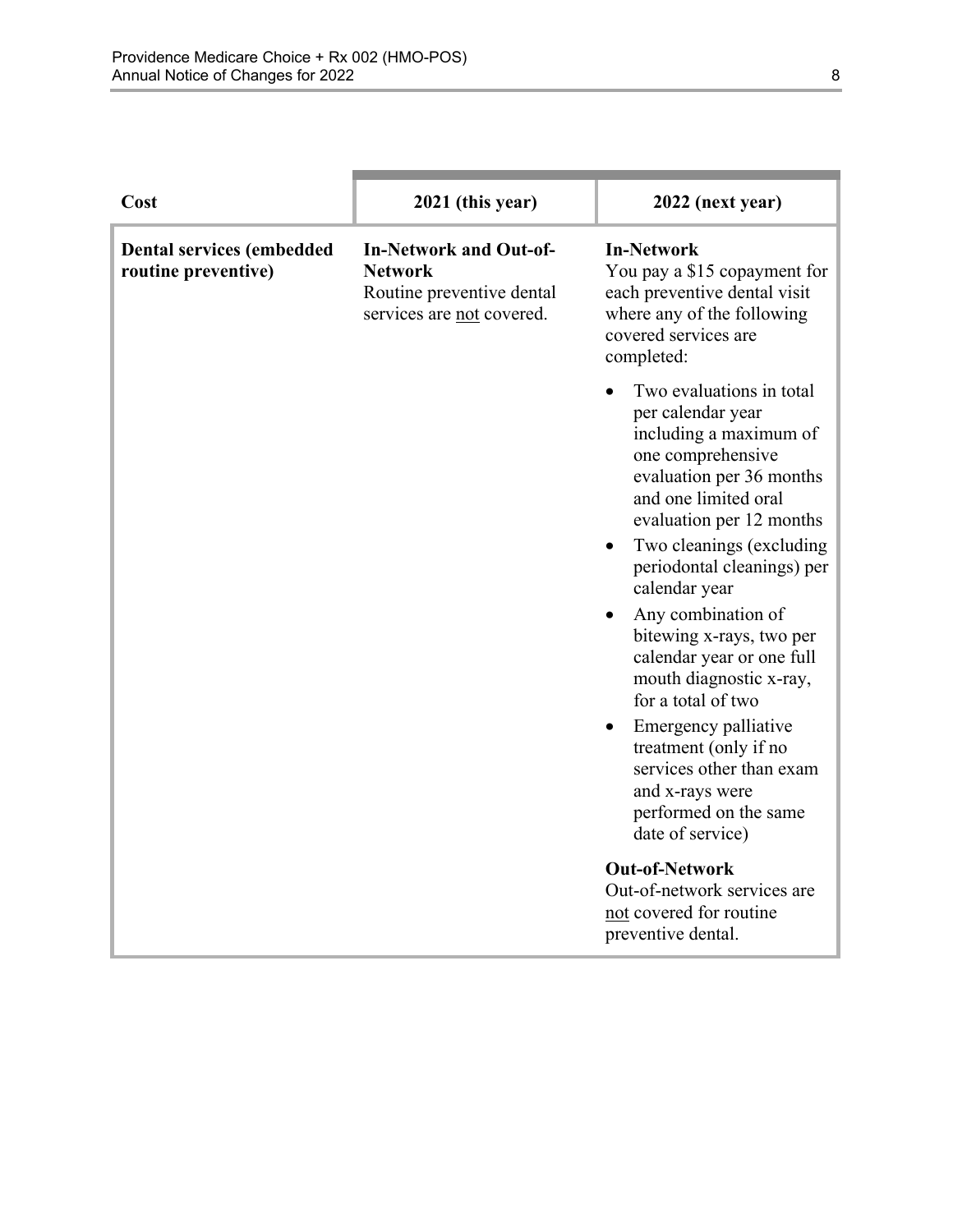| Cost                               | 2021 (this year)                                                                                                                                                                                                                                                                                                                   | 2022 (next year)                                                                                                                                                                                                                                                                                                                                                                                           |
|------------------------------------|------------------------------------------------------------------------------------------------------------------------------------------------------------------------------------------------------------------------------------------------------------------------------------------------------------------------------------|------------------------------------------------------------------------------------------------------------------------------------------------------------------------------------------------------------------------------------------------------------------------------------------------------------------------------------------------------------------------------------------------------------|
| <b>Fitness benefit</b>             | <b>In-Network</b><br>The Silver&Fit® Healthy<br>Aging and Exercise Program<br>is offered to eligible<br>Medicare Advantage<br>beneficiaries. The following<br>choices are available to you<br>at no cost: You can select one<br>fitness center membership,<br>one Stay Fit Kit, and one<br>Home Fitness Kit each<br>benefit year.  | <b>In-Network</b><br>The Silver&Fit® Healthy<br>Aging and Exercise Program<br>is offered to eligible<br>Medicare Advantage<br>beneficiaries. The following<br>choices are available to you<br>at no cost: You can select one<br>fitness center membership<br>and one Home Fitness Kit<br>each benefit year.<br>You also have access to the<br>Premium Fitness Network for<br>an additional cost per month. |
|                                    | <b>Out-of-Network</b><br>Out-of-network services are<br>not covered for the fitness<br>benefit.                                                                                                                                                                                                                                    | <b>Out-of-Network</b><br>Out-of-network services are<br>not covered for the fitness<br>benefit.                                                                                                                                                                                                                                                                                                            |
| <b>Health and wellness classes</b> | <b>In-Network</b><br>Health and wellness includes<br>educational classes on the<br>topics of weight<br>management, stress<br>reduction, fall prevention,<br>pain education, osteoporosis,<br>yoga, childbirth, smoking<br>cessation, progressive<br>disorders, and nutrition<br>offered at participating<br>Providence facilities. | <b>In-Network</b><br>Health and wellness includes<br>educational classes on the<br>topics of weight<br>management, stress<br>reduction, fall prevention,<br>pain education, urinary<br>incontinence-pelvic floor,<br>osteoporosis, yoga, smoking<br>cessation, progressive<br>disorders and nutrition. You<br>may access classes offered<br>virtually through<br>participating facilities.                 |
|                                    | You have an allowance of<br>\$500 for health and wellness<br>classes.                                                                                                                                                                                                                                                              | You have an unlimited<br>allowance for health and<br>wellness classes.                                                                                                                                                                                                                                                                                                                                     |
|                                    | <b>Out-of-Network</b><br>Out-of-network services are<br>not covered for health and<br>wellness classes.                                                                                                                                                                                                                            | <b>Out-of-Network</b><br>Out-of-network services are<br>not covered for health and<br>wellness classes.                                                                                                                                                                                                                                                                                                    |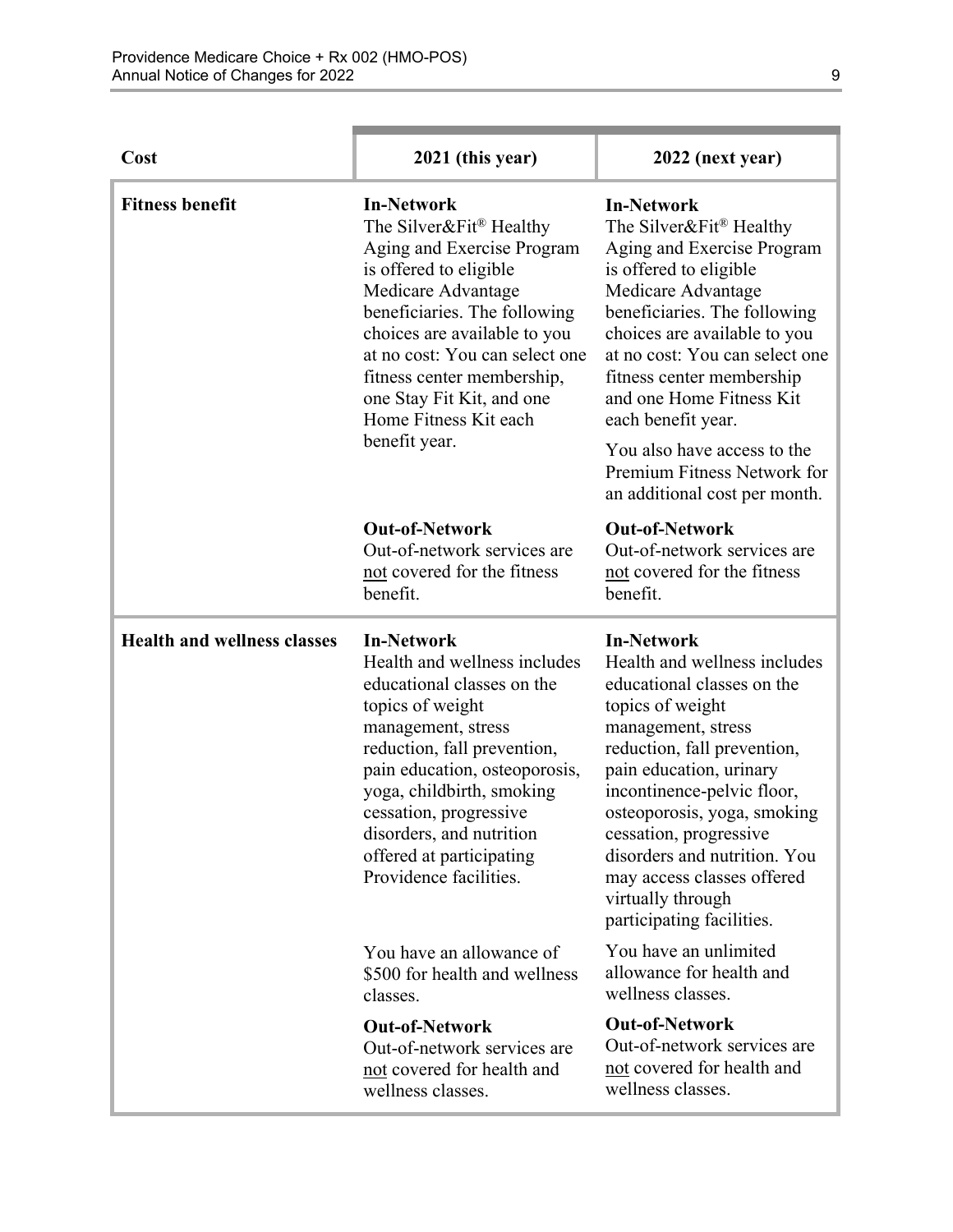| Cost                                            | 2021 (this year)                                                                                                                                                                                                                           | 2022 (next year)                                                                                                                                                                                                                                       |
|-------------------------------------------------|--------------------------------------------------------------------------------------------------------------------------------------------------------------------------------------------------------------------------------------------|--------------------------------------------------------------------------------------------------------------------------------------------------------------------------------------------------------------------------------------------------------|
| <b>Hearing aids</b>                             | <b>In-Network</b><br>This benefit is administered<br>by TruHearing                                                                                                                                                                         | <b>In-Network</b><br>This benefit is administered<br>by TruHearing                                                                                                                                                                                     |
|                                                 | Hearing Aid purchases<br>include:<br>3 provider visits within<br>$\bullet$<br>first year of hearing aid<br>purchase<br>45-day trial period<br>3-year extended warranty<br>48 batteries per aid for<br>$\bullet$<br>non-rechargeable models | Hearing Aid purchases<br>include:<br>First year of follow-up<br>$\bullet$<br>provider visits<br>60-day trial period<br>$\bullet$<br>3-year extended warranty<br>$\bullet$<br>80 batteries per aid for<br>$\bullet$<br>non-rechargeable models          |
|                                                 | <b>Out-of-Network</b><br>Out-of-network services are<br>not covered for hearing aids.                                                                                                                                                      | <b>Out-of-Network</b><br>Out-of-network services are<br>not covered for hearing aids.                                                                                                                                                                  |
| Meal delivery program<br>(non-Medicare-covered) | <b>In-Network and Out-of-</b><br><b>Network</b><br>Meal delivery program is not<br>covered.                                                                                                                                                | <b>In-Network</b><br>There is no coinsurance,<br>copayment, or deductible for<br>non-Medicare-covered meal<br>delivery program.<br>(two meals per day for 14<br>days (total of 28 meals),<br>immediately following each<br>inpatient hospitalization). |
|                                                 |                                                                                                                                                                                                                                            | There is no plan coverage.<br>limit.                                                                                                                                                                                                                   |
|                                                 |                                                                                                                                                                                                                                            | <b>Out-of-Network</b><br>Out-of-network services are<br>not covered for non-<br>Medicare-covered meal<br>delivery program.                                                                                                                             |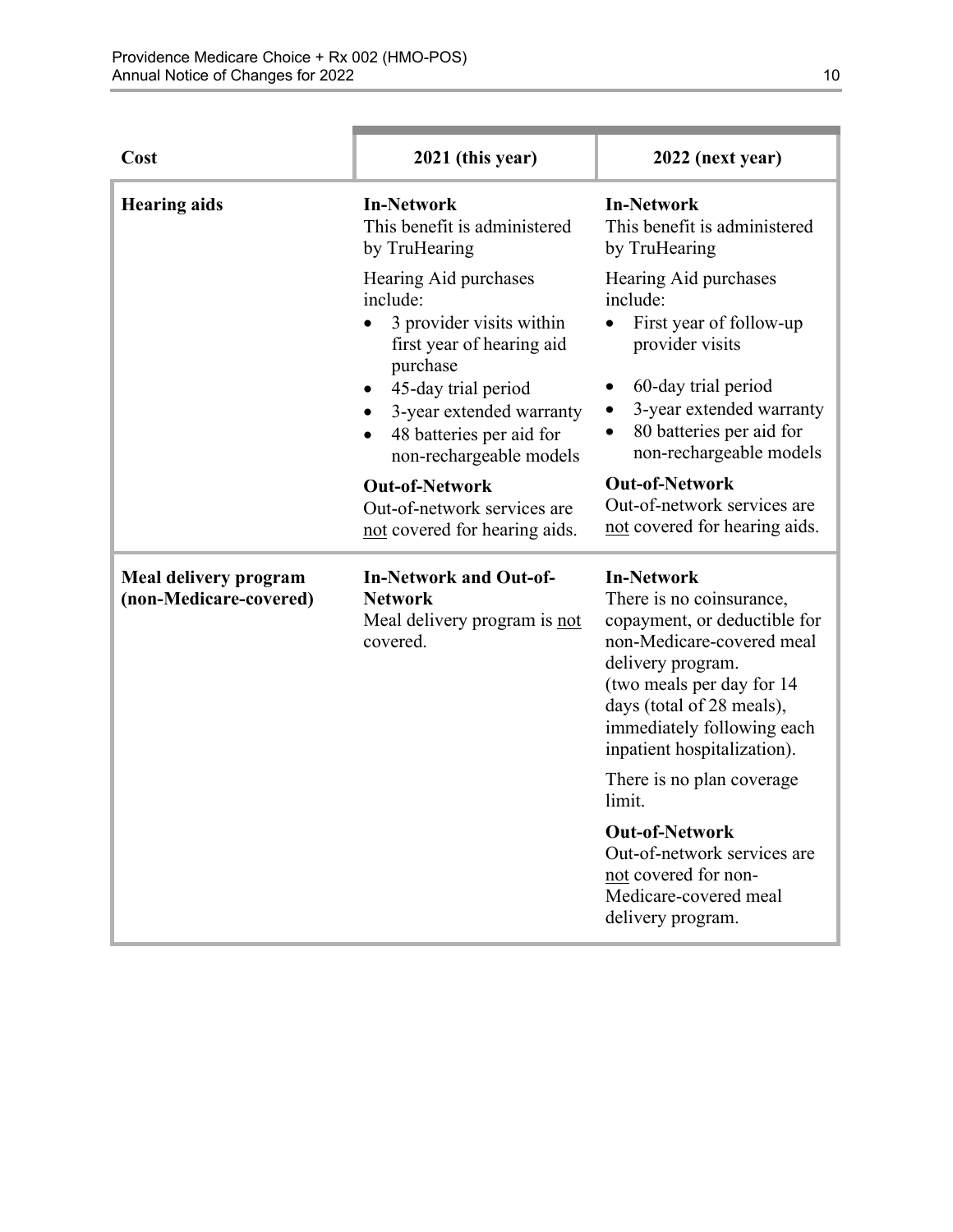| Cost                                                                                                                              | 2021 (this year)                                                                                                                                                                                                                        | 2022 (next year)                                                                                                                                                                                                                                                                                                                                                                        |
|-----------------------------------------------------------------------------------------------------------------------------------|-----------------------------------------------------------------------------------------------------------------------------------------------------------------------------------------------------------------------------------------|-----------------------------------------------------------------------------------------------------------------------------------------------------------------------------------------------------------------------------------------------------------------------------------------------------------------------------------------------------------------------------------------|
| <b>Opioid treatment program</b><br>services                                                                                       | <b>In-Network</b><br>You pay a \$15 copayment in<br>primary care setting and a<br>\$30 copayment in specialty<br>care setting for each<br>Medicare-covered opioid<br>treatment program services<br>visit.                               | <b>In-Network</b><br>There is no coinsurance,<br>copayment, or deductible for<br>services with an Opioid<br>treatment provider enrolled<br>with Medicare. You pay a<br>\$15 copayment in primary<br>care setting and you pay a<br>\$30 copayment in specialty<br>care setting for each<br>Medicare-covered opioid<br>treatment program services<br>visit.                               |
| <b>Optional Providence Dental</b><br><b>Basic</b><br>(this optional supplemental<br>benefit is available for an<br>extra premium) | <b>In-Network</b><br>You pay 0% of the total cost<br>for covered preventive and<br>diagnostic services, including<br>exams, cleanings, and x-rays.<br>You pay 50% of the total cost<br>for comprehensive dental<br>diagnostic services. | <b>In-Network</b><br>You pay 0% of the total cost<br>for covered preventive and<br>diagnostic services, including<br>exams, cleanings, and x-rays.<br>You pay 50% of the total cost<br>for comprehensive dental<br>diagnostic services.<br>The list of services covered<br>by your plan has changed, for<br>a full list of covered services<br>please see your Evidence of<br>Coverage. |
|                                                                                                                                   | <b>Out-of-Network</b><br>You pay 20% of the total cost<br>for covered preventive and<br>diagnostic services, including<br>exams, cleanings, and x-rays.                                                                                 | <b>Out-of-Network</b><br>You pay 20% of the total cost<br>for covered preventive and<br>diagnostic services, including<br>exams, cleanings, and x-rays.                                                                                                                                                                                                                                 |
|                                                                                                                                   | You pay 60% of the total cost<br>for comprehensive dental<br>diagnostic services.                                                                                                                                                       | You pay 60% of the total cost<br>for comprehensive dental<br>diagnostic services.                                                                                                                                                                                                                                                                                                       |
|                                                                                                                                   |                                                                                                                                                                                                                                         | The list of services covered<br>by your plan has changed, for<br>a full list of covered services<br>please see your Evidence of<br>Coverage.                                                                                                                                                                                                                                            |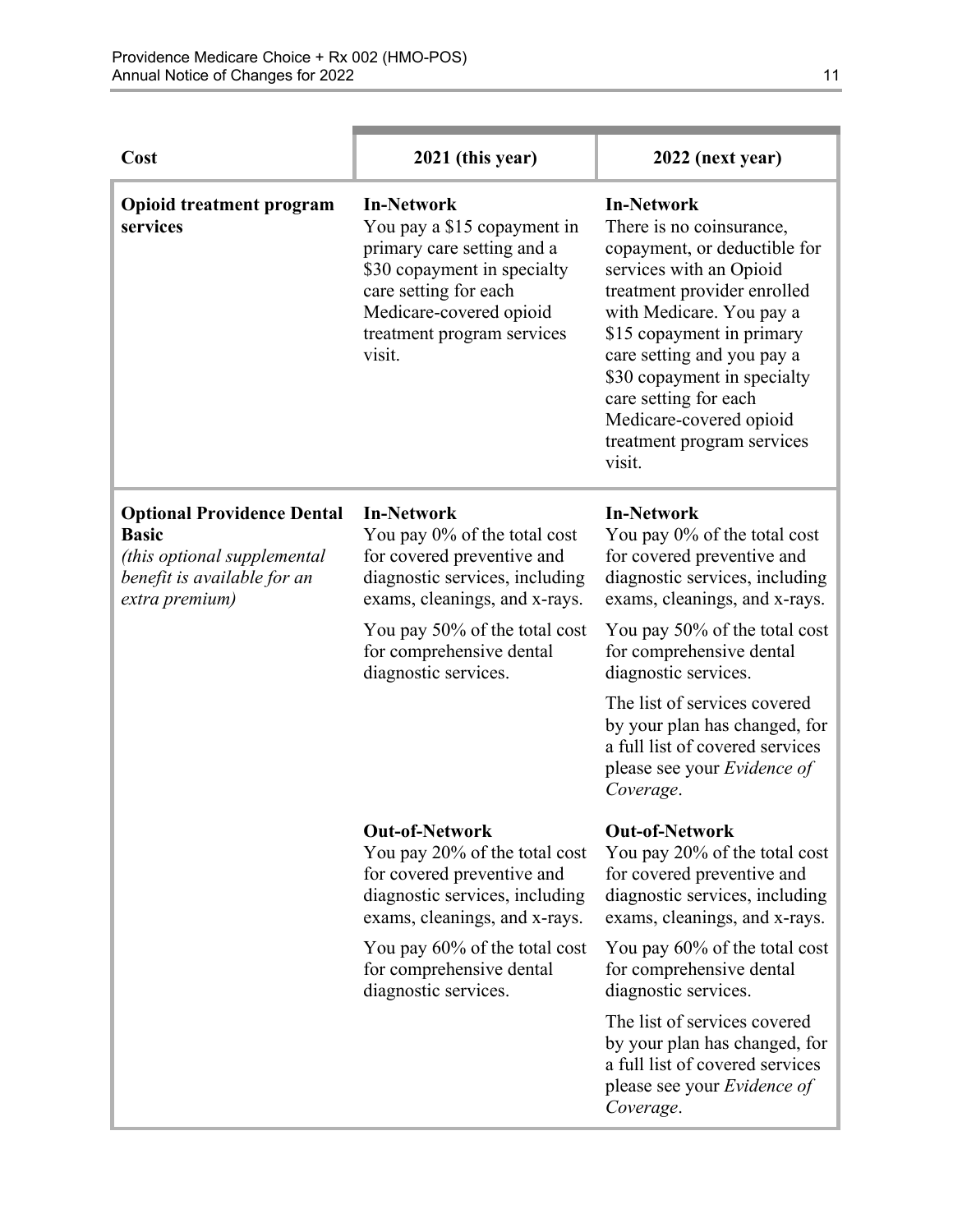| Cost                                                                                                                                 | 2021 (this year)                                                                                                                                                  | 2022 (next year)                                                                                                                                                      |
|--------------------------------------------------------------------------------------------------------------------------------------|-------------------------------------------------------------------------------------------------------------------------------------------------------------------|-----------------------------------------------------------------------------------------------------------------------------------------------------------------------|
| <b>Optional Providence Dental</b><br><b>Enhanced</b><br>(this optional supplemental<br>benefit is available for an<br>extra premium) | <b>In-Network</b><br>You pay 0% of the total cost<br>for covered preventive and<br>diagnostic services, including<br>exams, cleanings, and x-rays.                | <b>In-Network</b><br>You pay 0% of the total cost<br>for covered preventive and<br>diagnostic services, including<br>exams, cleanings, and x-rays.                    |
|                                                                                                                                      | You pay 50% of the total cost<br>for comprehensive dental<br>diagnostic services.                                                                                 | You pay 50% of the total cost<br>for comprehensive dental<br>diagnostic services.                                                                                     |
|                                                                                                                                      |                                                                                                                                                                   | The list of services covered<br>by your plan has changed, for<br>a full list of covered services<br>please see your Evidence of<br>Coverage.                          |
|                                                                                                                                      | <b>Out-of-Network</b><br>You pay 20% of the total cost<br>for covered preventive and<br>diagnostic services, including<br>exams, cleanings, and x-rays.           | <b>Out-of-Network</b><br>You pay 20% of the total cost<br>for covered preventive and<br>diagnostic services, including<br>exams, cleanings, and x-rays.               |
|                                                                                                                                      | You pay 60% of the total cost<br>for comprehensive dental<br>diagnostic services.                                                                                 | You pay 60% of the total cost<br>for comprehensive dental<br>diagnostic services.                                                                                     |
|                                                                                                                                      |                                                                                                                                                                   | The list of services covered<br>by your plan has changed, for<br>a full list of covered services<br>please see your <i>Evidence of</i><br>Coverage.                   |
| Other health care<br>professionals (e.g., nurse<br>practitioner; physician<br>assistant)                                             | <b>In-Network</b><br>You pay a \$15 copayment in<br>primary care setting and a<br>\$30 copayment in specialty<br>care setting for each<br>Medicare-covered visit. | <b>In-Network</b><br>You pay a \$0-\$15 copayment<br>in primary care setting and a<br>\$30 copayment in specialty<br>care setting for each<br>Medicare-covered visit. |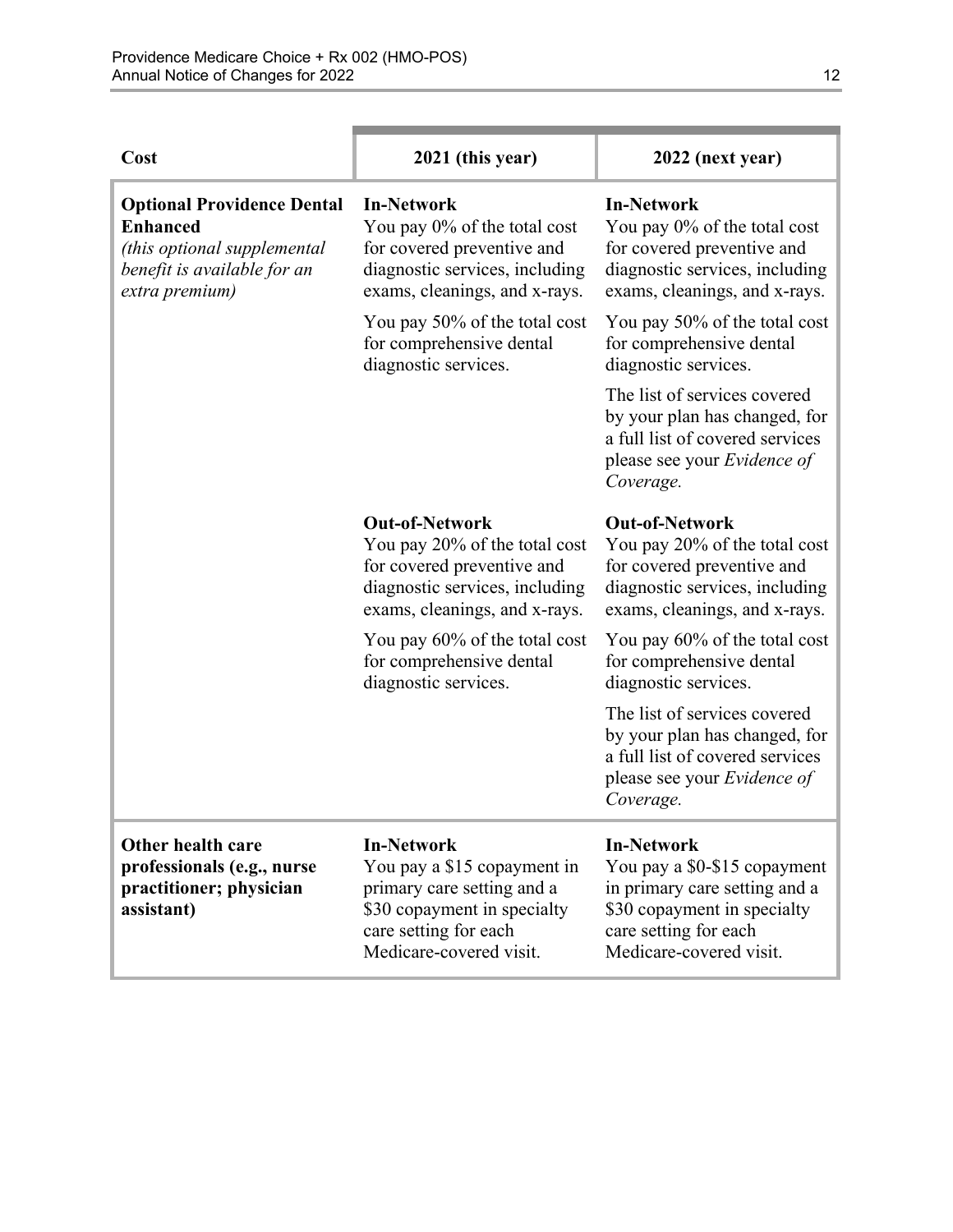| Cost                                                       | 2021 (this year)                                                                                                                                                                         | 2022 (next year)                                                                                                                                                                             |
|------------------------------------------------------------|------------------------------------------------------------------------------------------------------------------------------------------------------------------------------------------|----------------------------------------------------------------------------------------------------------------------------------------------------------------------------------------------|
| <b>Personal Emergency</b><br><b>Response System (PERS)</b> | <b>In-Network and Out-of-</b><br><b>Network</b><br>Personal Emergency<br>Response System (PERS)<br>services are not covered.                                                             | <b>In-Network</b><br>There is no coinsurance,<br>copayment, or deductible for<br>Personal Emergency<br>Response System (PERS)<br>services.                                                   |
|                                                            |                                                                                                                                                                                          | <b>Out-of-Network</b><br>Out-of-network services are<br>not covered for Personal<br><b>Emergency Response System</b><br>(PERS) services.                                                     |
| <b>Routine hearing services</b>                            | <b>In-Network and Out-of-</b><br><b>Network</b><br>Routine hearing aid<br>fitting/evaluation visits are<br>not covered.                                                                  | <b>In-Network</b><br>This benefit is administered<br>by TruHearing                                                                                                                           |
|                                                            |                                                                                                                                                                                          | There is no coinsurance,<br>copayment, or deductible for<br>routine hearing aid<br>fitting/evaluation visits.                                                                                |
|                                                            |                                                                                                                                                                                          | <b>Out-of-Network</b><br>Out-of-network services are<br>not covered for routine<br>hearing aid fitting/evaluation<br>visits.                                                                 |
| <b>Telehealth</b>                                          | <b>In-Network</b><br>You pay a \$15 copayment in<br>primary care setting and a<br>\$30 copayment in specialty<br>care setting for additional<br>Medicare-covered telehealth<br>services. | <b>In-Network</b><br>You pay a \$0-\$15 copayment<br>in primary care setting and a<br>\$30 copayment in specialty<br>care setting for additional<br>Medicare-covered telehealth<br>services. |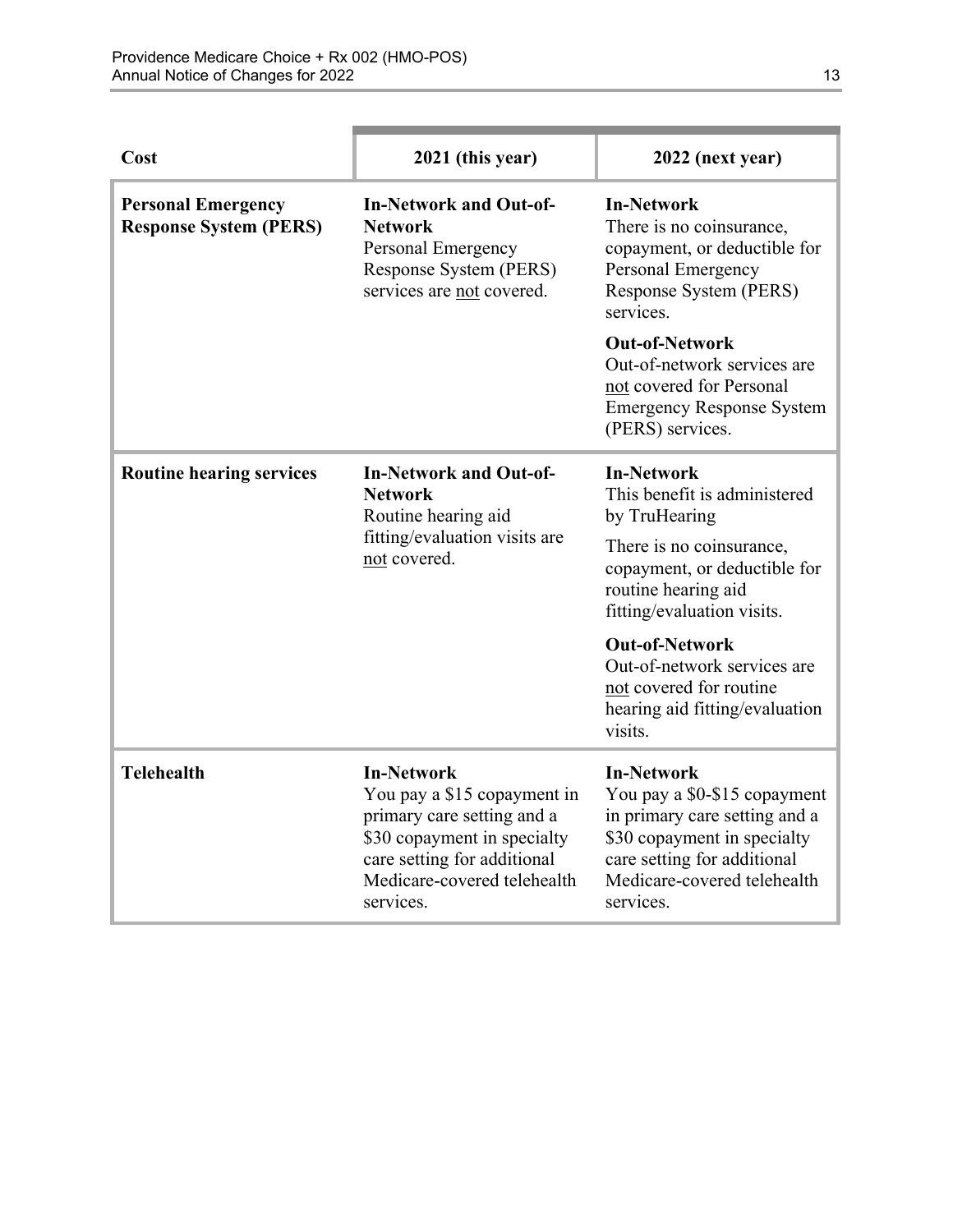# <span id="page-16-0"></span>**Section 1.6 – Changes to Part D Prescription Drug Coverage**

### **Changes to Our Drug List**

Our list of covered drugs is called a Formulary or "Drug List." A copy of our Drug List is provided electronically.

We made changes to our Drug List, including changes to the drugs we cover and changes to the restrictions that apply to our coverage for certain drugs. **Review the Drug List to make sure your drugs will be covered next year and to see if there will be any restrictions.** 

If you are affected by a change in drug coverage, you can:

- **Work with your doctor (or other prescriber) and ask the plan to make an exception**  to cover the drug.
	- o To learn what you must do to ask for an exception, see Chapter 9 of your *E*v*idence of Coverage (What to do if you have a problem or complaint (coverage decisions, appeals, complaints))* or call Customer Service.
- **Work with your doctor (or other prescriber) to find a different drug** that we cover. You can call Customer Service to ask for a list of covered drugs that treat the same medical condition.

 Section 5.2 of the *Evidence of Coverage.*) During the time when you are getting a temporary In some situations, we are required to cover a temporary supply of a non-formulary drug in the first 90 days of the plan year or the first 90 days of membership to avoid a gap in therapy. (To learn more about when you can get a temporary supply and how to ask for one, see Chapter 5, supply of a drug, you should talk with your doctor to decide what to do when your temporary supply runs out. You can either switch to a different drug covered by the plan or ask the plan to make an exception for you and cover your current drug.

If you had an approved formulary exception during the previous year, a new request may need to be submitted for the current year. To see if you need a new formulary exception request, you may call Customer Service.

Most of the changes in the Drug List are new for the beginning of each year. However, during the year, we might make other changes that are allowed by Medicare rules.

When we make these changes to the Drug List during the year, you can still work with your doctor (or other prescriber) and ask us to make an exception to cover the drug. We will also continue to update our online Drug List as scheduled and provide other required information to reflect drug changes. (To learn more about changes we may make to the Drug List, see Chapter 5, Section 6 of the Evidence of Coverage.)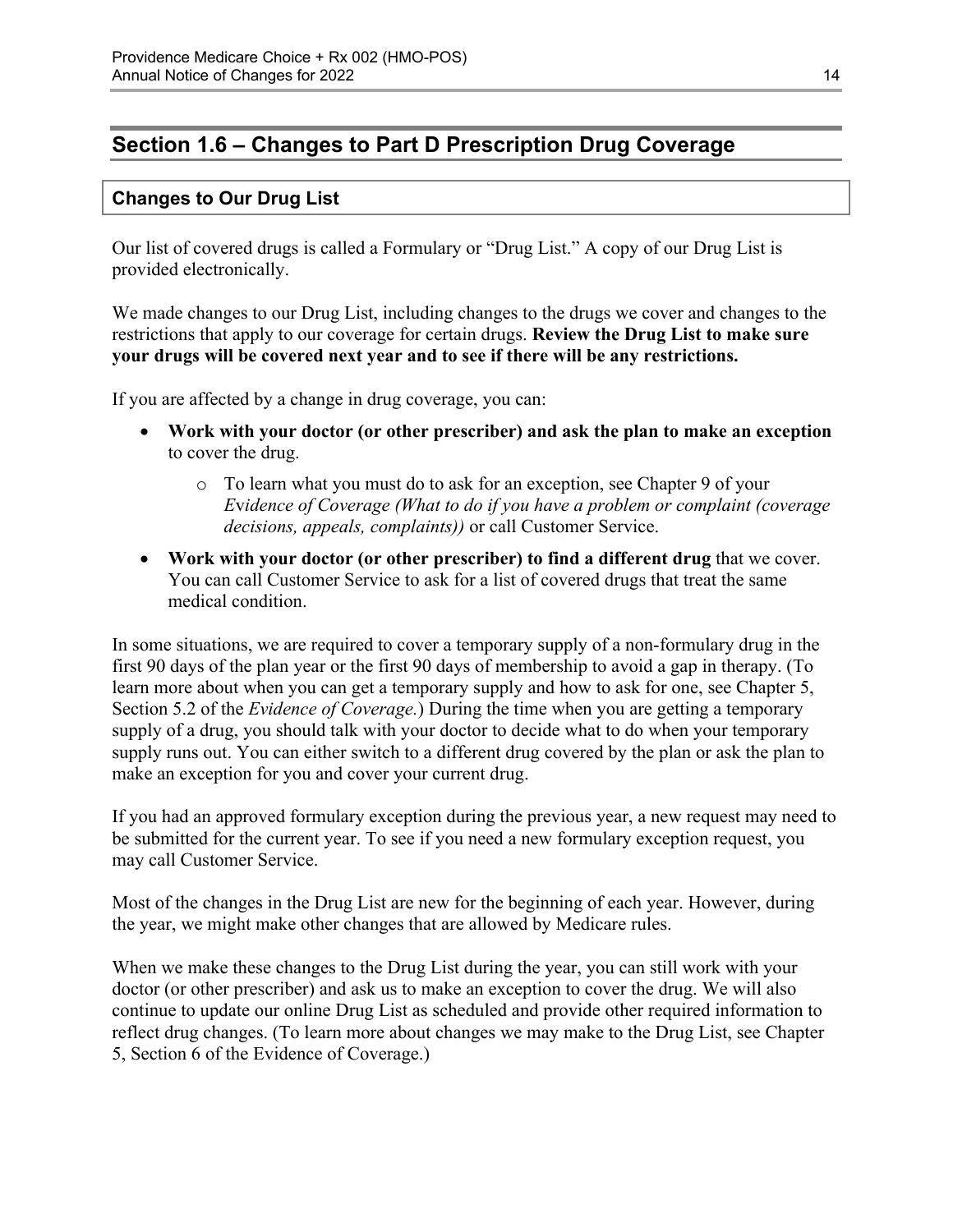#### **Changes to Prescription Drug Costs**

*Note:* If you are in a program that helps pay for your drugs ("Extra Help"), **the information about costs for Part D prescription drugs may not apply to you.** We have included a separate insert, called the "Evidence of Coverage Rider for People Who Get Extra Help Paying for Prescription Drugs" (also called the "Low Income Subsidy Rider" or the "LIS Rider"), which tells you about your drug costs. If you receive "Extra Help" and didn't receive this insert with this packet, please call Customer Service and ask for the "LIS Rider."

There are four "drug payment stages." How much you pay for a Part D drug depends on which drug payment stage you are in. (You can look in Chapter 6, Section 2 of your *Evidence of Coverage* for more information about the stages.)

The information below shows the changes for next year to the first two stages – the Yearly Deductible Stage and the Initial Coverage Stage. (Most members do not reach the other two stages – the Coverage Gap Stage or the Catastrophic Coverage Stage. To get information about your costs in these stages, look at Chapter 6, Sections 6 and 7, in the *Evidence of Coverage*, which is located on our website at [www.ProvidenceHealthAssurance.com.](http://www.ProvidenceHealthAssurance.com) You may also call Customer Service to ask us to mail you an *Evidence of Coverage*.)

| <b>Stage</b>                                                                                                                                                                               | 2021 (this year)                                                                                                                                                                                       | 2022 (next year)                                                                                                                                                                                                                                              |
|--------------------------------------------------------------------------------------------------------------------------------------------------------------------------------------------|--------------------------------------------------------------------------------------------------------------------------------------------------------------------------------------------------------|---------------------------------------------------------------------------------------------------------------------------------------------------------------------------------------------------------------------------------------------------------------|
| <b>Stage 1: Yearly Deductible</b><br><b>Stage</b>                                                                                                                                          | The deductible is \$240.                                                                                                                                                                               | The deductible is \$240.                                                                                                                                                                                                                                      |
| During this stage, you pay the<br>full cost of your Tier 3 Preferred<br>Brand, Tier 4 Non-Preferred<br>Drug and Tier 5 Specialty drugs<br>until you have reached the yearly<br>deductible. | During this stage, you pay<br>\$4 per prescription cost<br>sharing for drugs on Tier 1<br>and \$13 per prescription<br>cost sharing for drugs on<br>Tier 2 from a <i>preferred</i><br>retail pharmacy; | During this stage, you pay<br>\$4 per prescription cost<br>sharing for drugs on Tier<br>1, \$13 per prescription<br>cost sharing for drugs on<br>Tier 2, and \$0 per<br>prescription cost sharing<br>for drugs on Tier 6 from a<br>preferred retail pharmacy; |

#### **Changes to the Deductible Stage**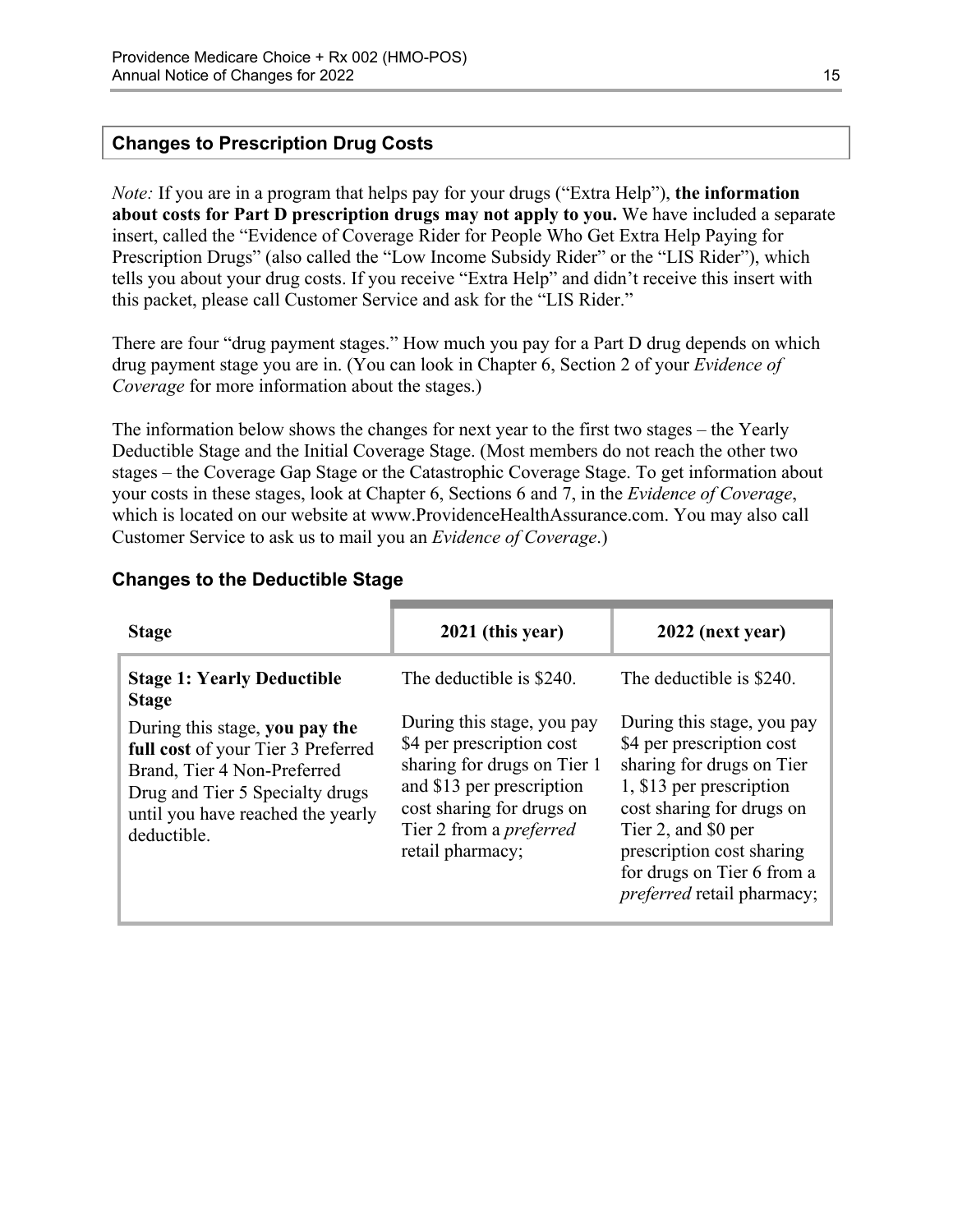| <b>Stage</b> | 2021 (this year)                                                                                                                                                                                                                                                                  | 2022 (next year)                                                                                                                                                                                                                                                                                                                                |
|--------------|-----------------------------------------------------------------------------------------------------------------------------------------------------------------------------------------------------------------------------------------------------------------------------------|-------------------------------------------------------------------------------------------------------------------------------------------------------------------------------------------------------------------------------------------------------------------------------------------------------------------------------------------------|
|              | \$14 per prescription cost<br>sharing for drugs on Tier 1<br>and \$20 per prescription<br>cost sharing for drugs on<br>Tier 2 from a <i>standard</i><br>retail pharmacy; and the<br>full cost of drugs on Tier<br>3, 4, and 5 until you have<br>reached the yearly<br>deductible. | \$14 per prescription cost<br>sharing for drugs on Tier<br>1, \$20 per prescription<br>cost sharing for drugs on<br>Tier 2, and \$0 per<br>prescription cost sharing<br>for drugs on Tier 6 from a<br><i>standard</i> retail pharmacy;<br>and the full cost of drugs<br>on Tier 3, 4, and 5 until<br>you have reached the<br>yearly deductible. |
|              |                                                                                                                                                                                                                                                                                   | There is no deductible for<br>Providence Medicare<br>Choice + $Rx$ 002 (HMO-<br>POS) for Select Insulins.<br>You pay \$10-\$35 per<br>month for Select Insulins.                                                                                                                                                                                |

### **Changes to Your Cost Sharing in the Initial Coverage Stage**

To learn how copayments and coinsurance work, look at Chapter 6, Section 1.2, *Types of out-ofpocket costs you may pay for covered drugs* in your *Evidence of Coverage*.

| <b>Stage</b>                                                                                                                                                                                                                                  | 2021 (this year)                                                                                | 2022 (next year)                                                                         |
|-----------------------------------------------------------------------------------------------------------------------------------------------------------------------------------------------------------------------------------------------|-------------------------------------------------------------------------------------------------|------------------------------------------------------------------------------------------|
| <b>Stage 2: Initial Coverage Stage</b><br>Once you pay the yearly<br>deductible, you move to the Initial<br>Coverage Stage. During this stage,<br>the plan pays its share of the cost<br>of your drugs and you pay your<br>share of the cost. | Your cost for a one-month<br>supply at a network<br>pharmacy:                                   | Your cost for a one-month<br>supply at a network<br>pharmacy:                            |
| The costs in this row are for a one-<br>month (30-day) supply when you<br>fill your prescription at a network<br>pharmacy.                                                                                                                    | <b>Tier 1 Preferred Generic:</b><br>Standard cost sharing:<br>You pay \$14 per<br>prescription. | Tier 1 Preferred Generic:<br>Standard cost sharing:<br>You pay \$14 per<br>prescription. |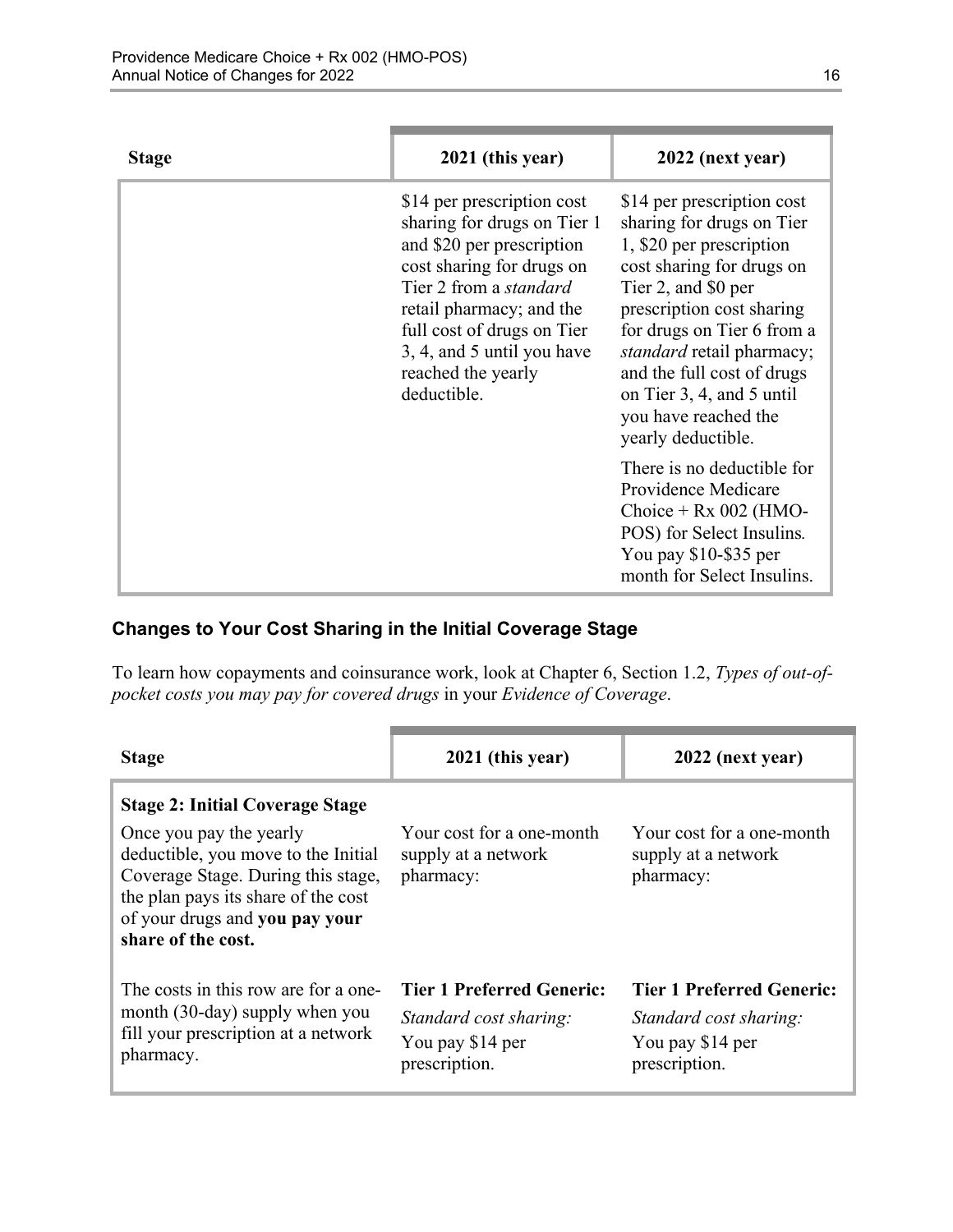| <b>Stage</b>                                                                                                                                                    | 2021 (this year)                                                                                                            | 2022 (next year)                                                                                                        |
|-----------------------------------------------------------------------------------------------------------------------------------------------------------------|-----------------------------------------------------------------------------------------------------------------------------|-------------------------------------------------------------------------------------------------------------------------|
| For information about the costs for<br>a long-term supply or for mail-<br>order prescriptions, look in<br>Chapter 6, Section 5 of your<br>Evidence of Coverage. | Preferred cost sharing:<br>You pay \$4 per<br>prescription.                                                                 | Preferred cost sharing:<br>You pay \$4 per<br>prescription.                                                             |
| We changed the tier for some of                                                                                                                                 | <b>Tier 2 Generic:</b>                                                                                                      | <b>Tier 2 Generic:</b>                                                                                                  |
| the drugs on our Drug List. To see<br>if your drugs will be in a different<br>tier, look them up on the Drug<br>List.                                           | Standard cost sharing:<br>You pay \$20 per<br>prescription.                                                                 | Standard cost sharing:<br>You pay \$20 per<br>prescription.                                                             |
|                                                                                                                                                                 | Additional coverage for<br>Select Insulins not<br>available.                                                                | You pay \$20 per<br>prescription for Select<br>Insulins.                                                                |
|                                                                                                                                                                 | Preferred cost sharing:<br>You pay \$13 per<br>prescription.                                                                | Preferred cost sharing:<br>You pay \$13 per<br>prescription.                                                            |
|                                                                                                                                                                 | Additional coverage for<br>Select Insulins not<br>available.                                                                | You pay \$10 per<br>prescription for Select<br>Insulins.                                                                |
|                                                                                                                                                                 | <b>Tier 3 Preferred Brand:</b>                                                                                              | <b>Tier 3 Preferred Brand:</b>                                                                                          |
|                                                                                                                                                                 | Standard cost sharing:<br>You pay \$47 per<br>prescription.<br>Additional coverage for<br>Select Insulins not<br>available. | Standard cost sharing:<br>You pay \$47 per<br>prescription.<br>You pay \$35 per<br>prescription for Select<br>Insulins. |
|                                                                                                                                                                 | Preferred cost sharing:<br>You pay \$47 per                                                                                 | Preferred cost sharing:<br>You pay \$47 per                                                                             |
|                                                                                                                                                                 | prescription.<br>Additional coverage for<br>Select Insulins not<br>available.                                               | prescription.<br>You pay \$35 per<br>prescription for Select<br>Insulins.                                               |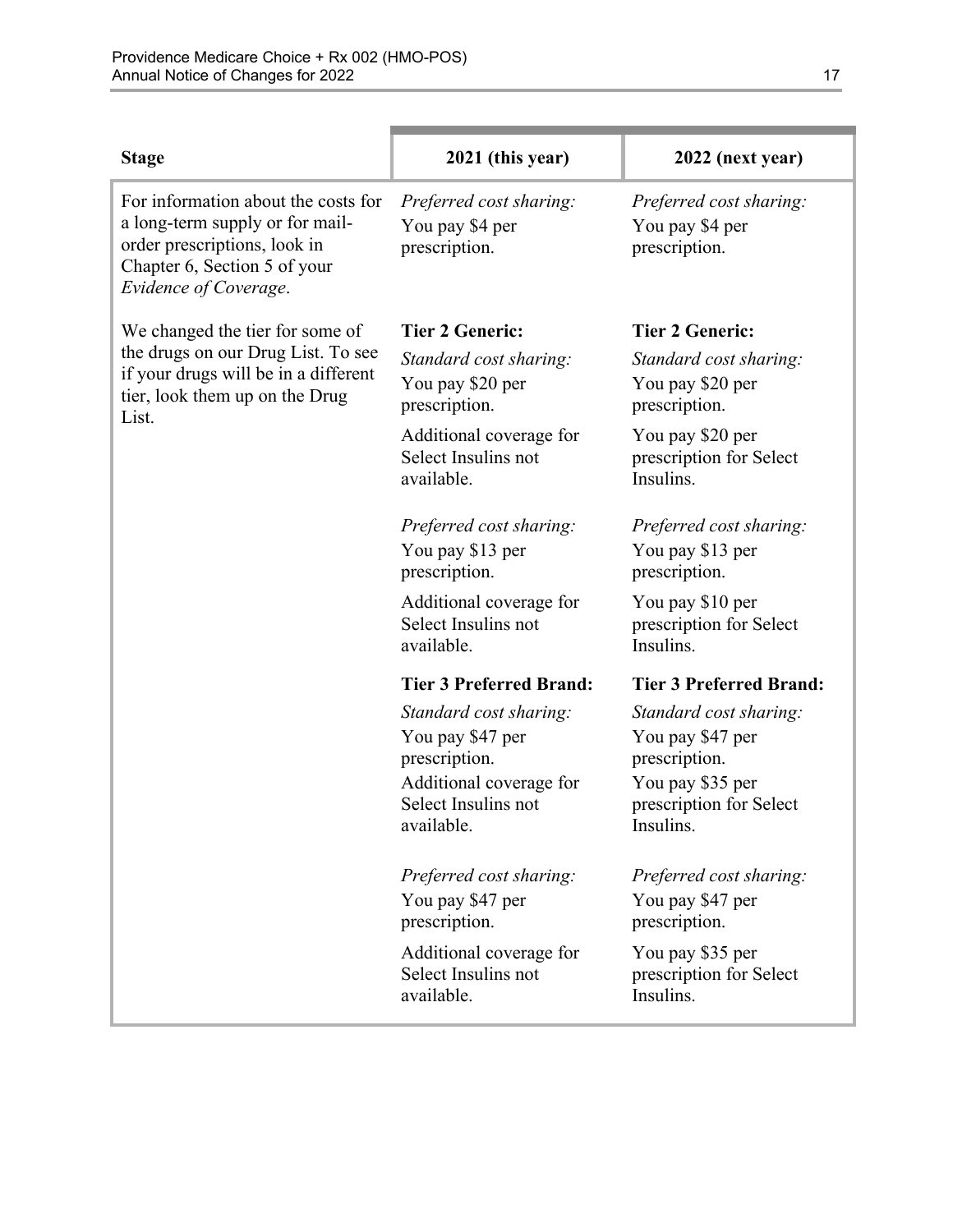| <b>Stage</b> | 2021 (this year)                                        | 2022 (next year)                                        |
|--------------|---------------------------------------------------------|---------------------------------------------------------|
|              | <b>Tier 4 Non-Preferred</b><br>Drug:                    | <b>Tier 4 Non-Preferred</b><br>Drug:                    |
|              | Standard cost sharing:                                  | Standard cost sharing:                                  |
|              | You pay \$100 per<br>prescription.                      | You pay \$100 per<br>prescription.                      |
|              | Preferred cost sharing:                                 | Preferred cost sharing:                                 |
|              | You pay \$100 per<br>prescription.                      | You pay \$100 per<br>prescription.                      |
|              | <b>Tier 5 Specialty:</b>                                | <b>Tier 5 Specialty:</b>                                |
|              | Standard cost sharing:                                  | Standard cost sharing:                                  |
|              | You pay 28% of the total<br>cost.                       | You pay 28% of the total<br>cost.                       |
|              | Preferred cost sharing:                                 | Preferred cost sharing:                                 |
|              | You pay 28% of the total<br>cost.                       | You pay 28% of the total<br>cost.                       |
|              | Tier 6: Not covered                                     | <b>Tier 6 \$0 Part D Vaccines:</b>                      |
|              |                                                         | Standard cost sharing:                                  |
|              |                                                         | You pay \$0 per<br>prescription.                        |
|              |                                                         | Preferred cost sharing:                                 |
|              |                                                         | You pay \$0 per<br>prescription.                        |
|              |                                                         |                                                         |
|              | Once your total drug costs<br>have reached \$4,130, you | Once your total drug costs<br>have reached \$4,430, you |
|              | will move to the next stage                             | will move to the next stage                             |
|              | (the Coverage Gap Stage).                               | (the Coverage Gap Stage).                               |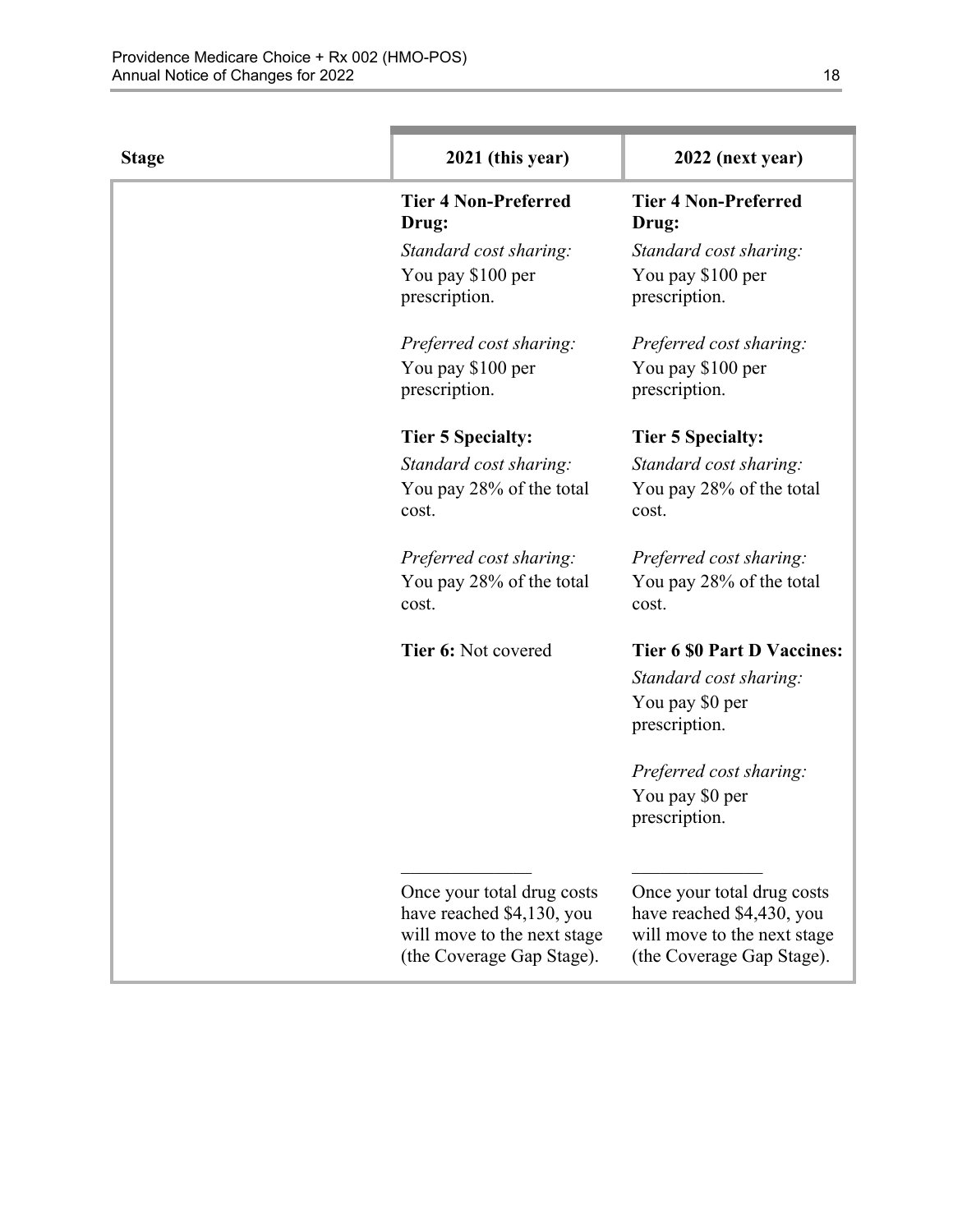### **Changes to the Coverage Gap and Catastrophic Coverage Stages**

The other two drug coverage stages – the Coverage Gap Stage and the Catastrophic Coverage Stage – are for people with high drug costs. **Most members do not reach the Coverage Gap Stage or the Catastrophic Coverage Stage**. Providence Medicare Choice + Rx 002 (HMO-POS) offers additional gap coverage for Select Insulins. During the Coverage Gap stage, your out-ofpocket costs for Select Insulins will be \$10-\$35 per month. For information about your costs in these stages, look at Chapter 6, Sections 6 and 7, in your *Evidence of Coverage*.

# <span id="page-21-0"></span>**SECTION 2 Administrative Changes**

| <b>Description</b>                                                   | 2021 (this year)                                                                   | 2022 (next year)                                                                                                                                                   |
|----------------------------------------------------------------------|------------------------------------------------------------------------------------|--------------------------------------------------------------------------------------------------------------------------------------------------------------------|
| Medicare Part B prescription<br>drugs - Step Therapy<br>requirement. | There is no step therapy<br>requirement for Medicare<br>Part B prescription drugs. | Medicare Part B<br>prescription drugs may be<br>subject to a step therapy<br>requirement. Refer to the<br>2022 Evidence of Coverage<br>for additional information. |

# <span id="page-21-1"></span>**SECTION 3 Deciding Which Plan to Choose**

### <span id="page-21-2"></span>**Section 3.1 – If you want to stay in Providence Medicare Choice + Rx 002 (HMO-POS)**

**To stay in our plan you don't need to do anything.** If you do not sign up for a different plan or change to Original Medicare by December 7, you will automatically be enrolled in our Providence Medicare Choice + Rx 002 (HMO-POS).

### <span id="page-21-3"></span>**Section 3.2 – If you want to change plans**

We hope to keep you as a member next year but if you want to change for 2022 follow these steps:

### **Step 1: Learn about and compare your choices**

- You can join a different Medicare health plan timely,
- *OR*-- You can change to Original Medicare. If you change to Original Medicare, you will need to decide whether to join a Medicare drug plan. If you do not enroll in a Medicare drug plan, please see Section 1.1 regarding a potential Part D late enrollment penalty.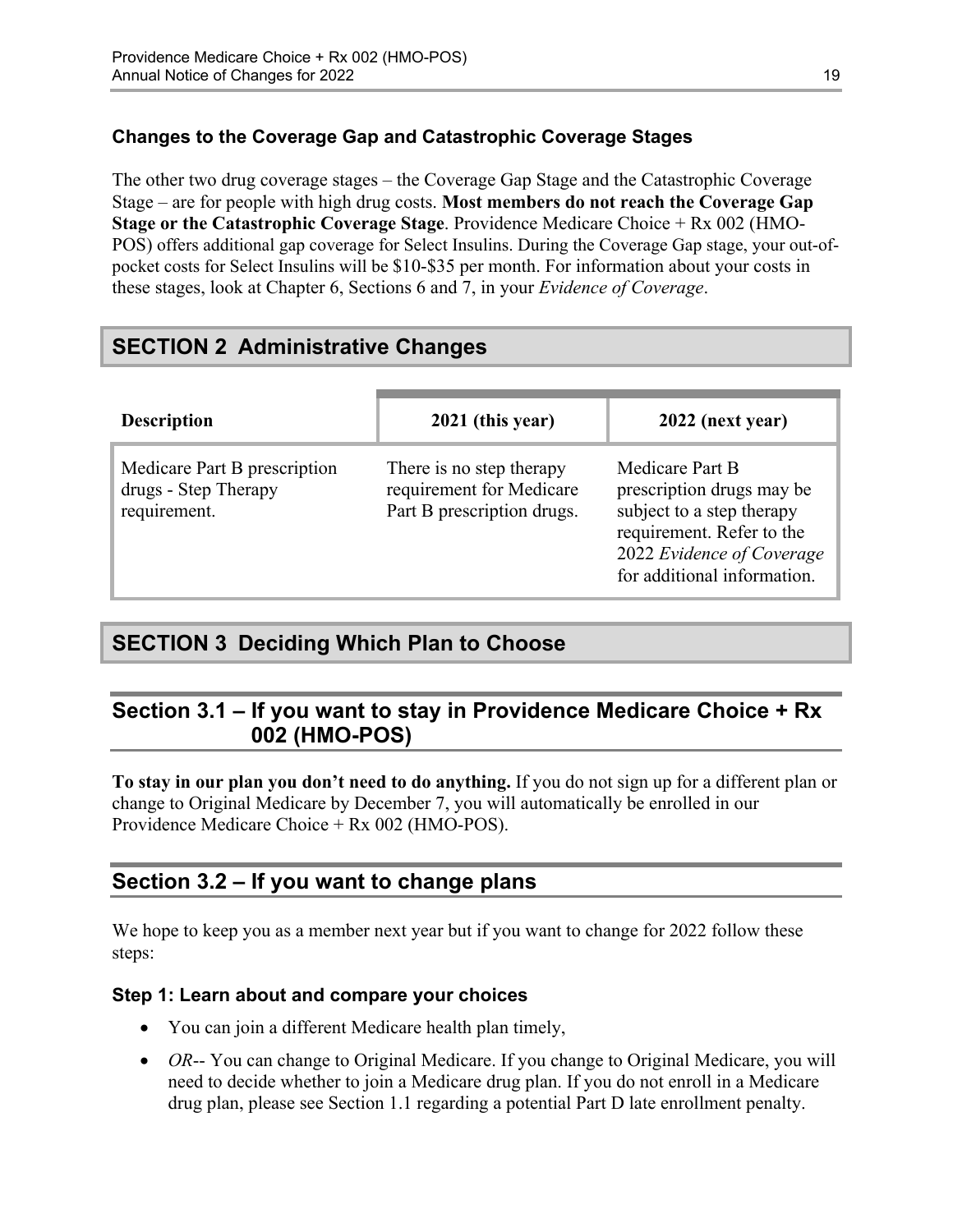To learn more about Original Medicare and the different types of Medicare plans, read the *Medicare & You 2022* handbook, call your State Health Insurance Assistance Program (see Section 5), or call Medicare (see Section 7.2).

You can also find information about plans in your area by using the Medicare Plan Finder on the Medicare website. Go to [www.medicare.gov/plan-compare](http://www.medicare.gov/plan-compare). **Here, you can find information about costs, coverage, and quality ratings for Medicare plans.** 

As a reminder, Providence Health Assurance offers other Medicare health plans These other plans may differ in coverage, monthly premiums, and cost-sharing amounts.

### **Step 2: Change your coverage**

- To **change to a different Medicare health plan**, enroll in the new plan. You will automatically be disenrolled from Providence Medicare Choice + Rx 002 (HMO-POS).
- To **change to Original Medicare with a prescription drug plan,** enroll in the new drug plan. You will automatically be disenrolled from Providence Medicare Choice + Rx 002 (HMO-POS).
- To **change to Original Medicare without a prescription drug plan**, you must either:
	- $\circ$  Send us a written request to disenroll. Contact Customer Service if you need more information on how to do this (phone numbers are in Section 7.1 of this booklet).
	- o  *or –* Contact **Medicare**, at 1-800-MEDICARE (1-800-633-4227), 24 hours a day, 7 days a week, and ask to be disenrolled. TTY users should call 1-877-486-2048.

# <span id="page-22-0"></span>**SECTION 4 Deadline for Changing Plans**

If you want to change to a different plan or to Original Medicare for next year, you can do it from **October 15 until December 7.** The change will take effect on January 1, 2022.

### **Are there other times of the year to make a change?**

In certain situations, changes are also allowed at other times of the year. For example, people with Medicaid, those who get "Extra Help" paying for their drugs, those who have or are leaving employer coverage, and those who move out of the service area may be allowed to make a change at other times of the year. For more information, see Chapter 10, Section 2.3 of the *Evidence of Coverage.* 

 Chapter 10, Section 2.2 of the *Evidence of Coverage*. If you enrolled in a Medicare Advantage plan for January 1, 2022, and don't like your plan choice, you can switch to another Medicare health plan (either with or without Medicare prescription drug coverage) or switch to Original Medicare (either with or without Medicare prescription drug coverage) between January 1 and March 31, 2022. For more information, see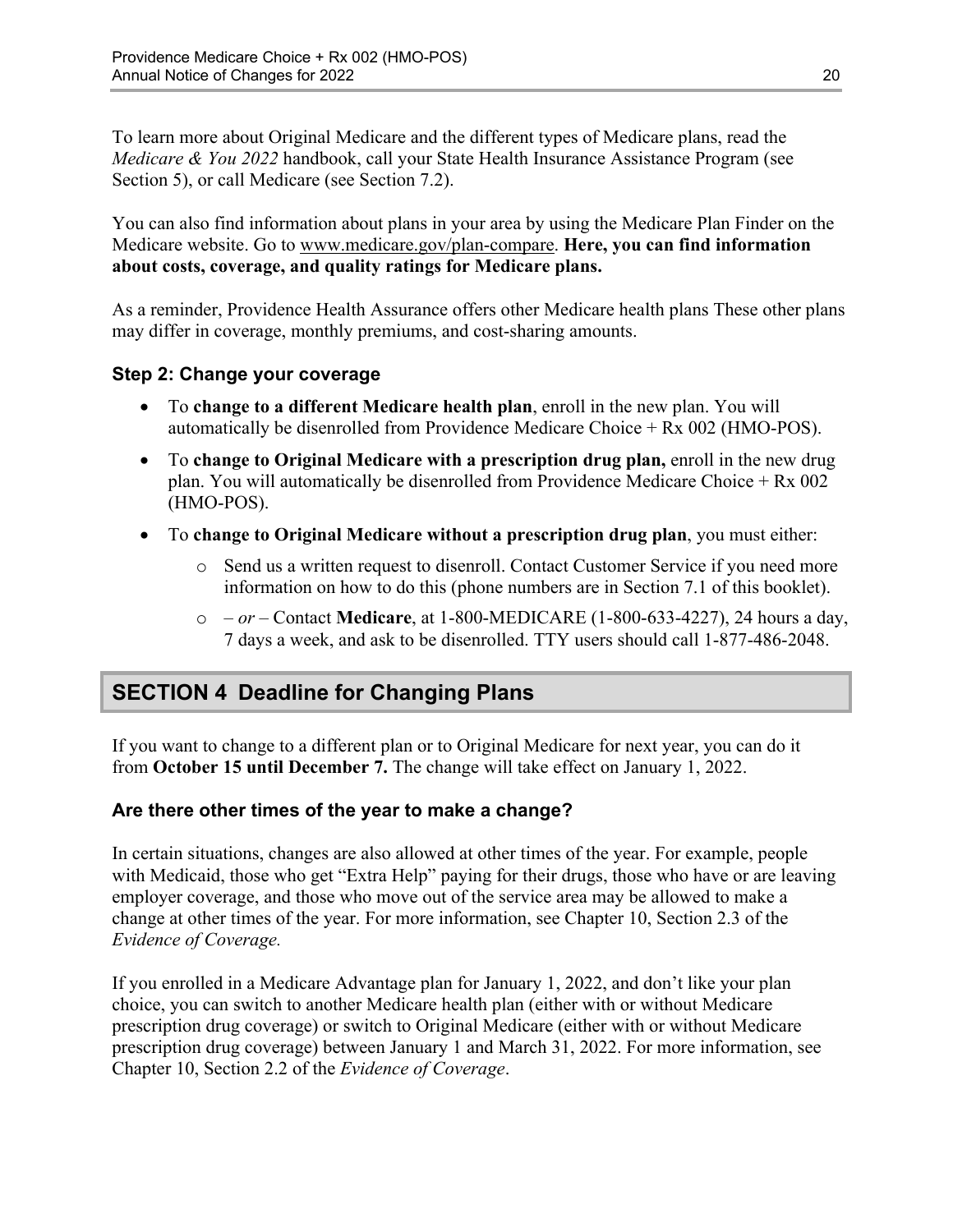# <span id="page-23-0"></span>**SECTION 5 Programs That Offer Free Counseling about Medicare**

The State Health Insurance Assistance Program (SHIP) is a government program with trained counselors in every state. In Oregon, the SHIP is called Senior Health Insurance Benefits Assistance (SHIBA). In Washington, the SHIP is called Statewide Health Insurance Benefits Advisors (also SHIBA).

 SHIBA is independent (not connected with any insurance company or health plan). It is a state program that gets money from the Federal government to give **free** local health insurance counseling to people with Medicare. SHIBA counselors can help you with your Medicare questions or problems. They can help you understand your Medicare plan choices and answer questions about switching plans. You can call SHIBA in Oregon at 1-800-722-4134 (TTY 711). You can call SHIBA in Washington at 1-800-562-6900 (TTY 360-586-0241). You can learn more about SHIBA by visiting their website ([www.healthcare.oregon.gov/shiba](http://healthcare.oregon.gov/shiba) or [www.insurance.wa.gov/shiba\)](http://www.insurance.wa.gov/shiba).

**OREGON: WASHINGTON:**  SHIBA SHIBA P.O. Box 14480 P.O. Box 40255

Oregon Insurance Division Office of the Insurance Commissioner Salem, OR 97309 Olympia, WA 98504-0255

# <span id="page-23-1"></span>**SECTION 6 Programs That Help Pay for Prescription Drugs**

You may qualify for help paying for prescription drugs.

- **"Extra Help" from Medicare.** People with limited incomes may qualify for "Extra Help" to pay for their prescription drug costs. If you qualify, Medicare could pay up to 75% or more of your drug costs including monthly prescription drug premiums, annual deductibles, and coinsurance. Additionally, those who qualify will not have a coverage gap or late enrollment penalty. Many people are eligible and don't even know it. To see if you qualify, call:
	- $\circ$  1-800-MEDICARE (1-800-633-4227). TTY users should call 1-877-486-2048, 24 hours a day/7 days a week;
	- $\circ$  The Social Security Office at 1-800-772-1213 between 7 am and 7 pm, Monday through Friday. TTY users should call, 1-800-325-0778 (applications); or
	- o Your State Medicaid Office (applications).
- **Prescription Cost-sharing Assistance for Persons with HIV/AIDS.** The AIDS Drug Assistance Program (ADAP) helps ensure that ADAP-eligible individuals living with HIV/AIDS have access to life-saving HIV medications. Individuals must meet certain criteria, including proof of State residence and HIV status, low income as defined by the State, and uninsured/under-insured status. Medicare Part D prescription drugs that are also covered by ADAP qualify for prescription cost-sharing assistance through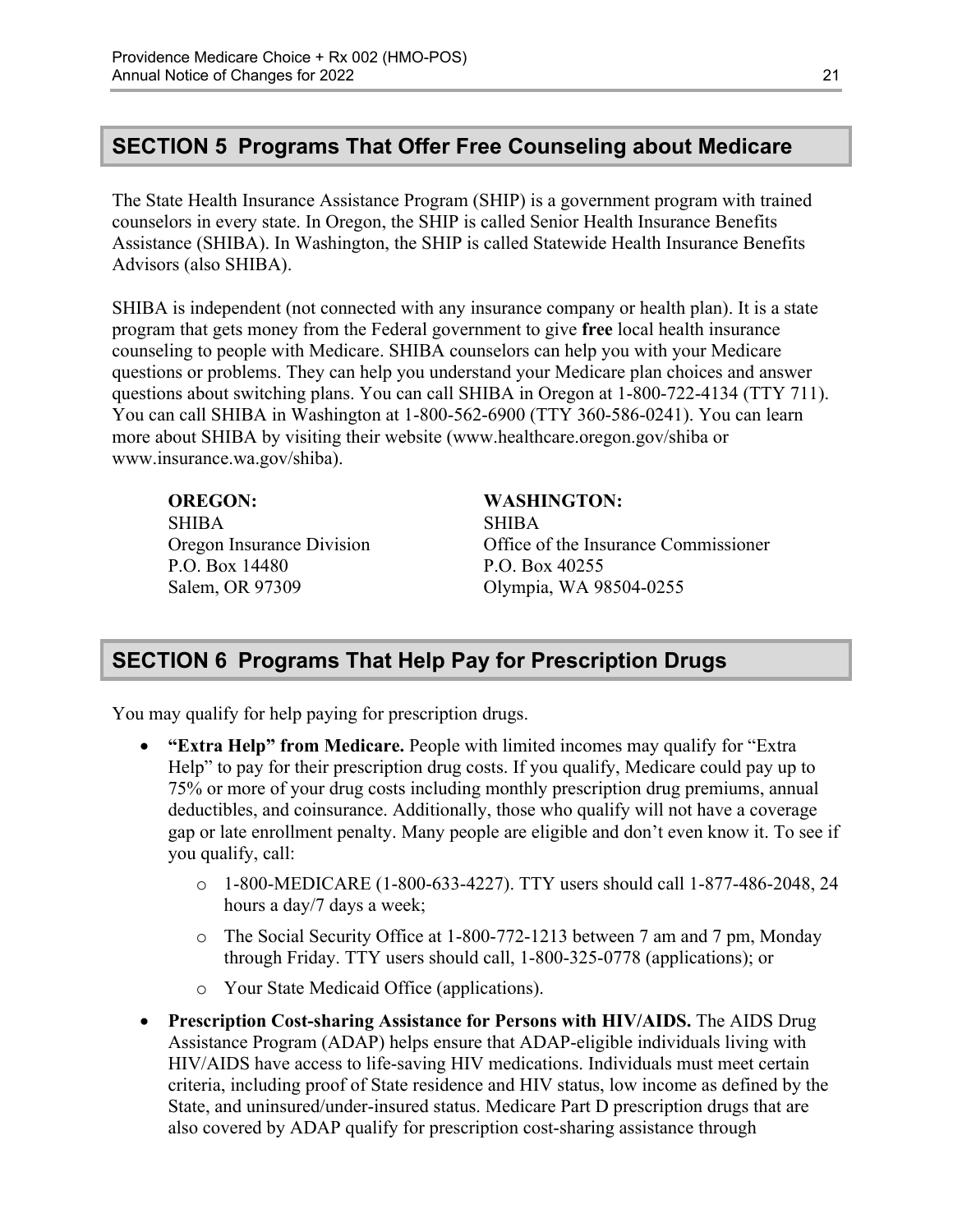CAREAssist in Oregon or Early Intervention Program (EIP) in Washington. For information on eligibility criteria, covered drugs, or how to enroll in the program, please call CAREAssist at 971-673-0144 or 1-800-805-2313 (TTY 711) or EIP at 1-877-376 9316.

# <span id="page-24-0"></span>**SECTION 7 Questions?**

### <span id="page-24-1"></span>**Section 7.1 – Getting Help from Providence Medicare Choice + Rx 002 (HMO-POS)**

Questions? We're here to help. Please call Customer Service at 503-574-8000 or 1-800-603 2340. (TTY only, call 711). We are available for phone calls 8 a.m. to 8 p.m. (Pacific Time), seven days a week. Calls to these numbers are free.

#### **Read your 2022** *Evidence of Coverage* **(it has details about next year's benefits and costs)**

This *Annual Notice of Changes* gives you a summary of changes in your benefits and costs for 2022. For details, look in the 2022 *Evidence of Coverage* for Providence Medicare Choice + Rx 002 (HMO-POS). The *Evidence of Coverage* is the legal, detailed description of your plan benefits. It explains your rights and the rules you need to follow to get covered services and prescription drugs. A copy of the *Evidence of Coverage* is located on our website at [www.ProvidenceHealthAssurance.com.](http://www.ProvidenceHealthAssurance.com) You may also call Customer Service to ask us to mail you an *Evidence of Coverage*.

### **Visit our Website**

You can also visit our website at [www.ProvidenceHealthAssurance.com](http://www.ProvidenceHealthAssurance.com). As a reminder, our website has the most up-to-date information about our provider network (*Provider and Pharmacy Directory*) and our list of covered drugs (Formulary/Drug List).

# <span id="page-24-2"></span>**Section 7.2 – Getting Help from Medicare**

To get information directly from Medicare:

#### **Call 1-800-MEDICARE (1-800-633-4227)**

You can call 1-800-MEDICARE (1-800-633-4227), 24 hours a day, 7 days a week. TTY users should call 1-877-486-2048.

#### **Visit the Medicare Website**

You can visit the Medicare website ([www.medicare.gov\)](http://www.medicare.gov/). It has information about cost, coverage, and quality ratings to help you compare Medicare health plans. You can find information about